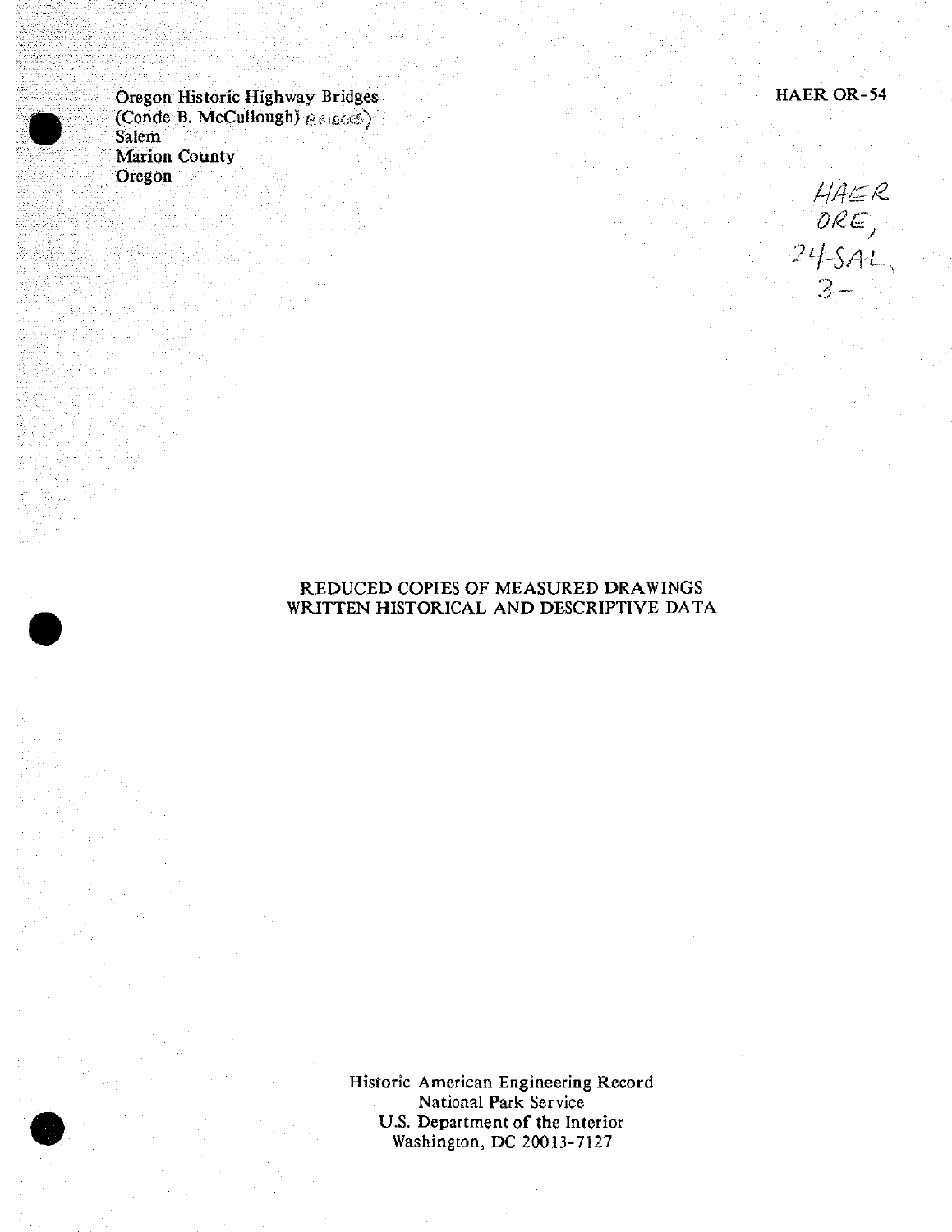# HAER ORE, *XH-SAl,*  $3 -$

# HISTORIC AMERICAN ENGINEERING RECORD

# OREGON HISTORIC HIGHWAY BRIDGES (CONDE B. McCULLOUGH) HAER OR-54

| Location:                 | Spanning various bodies of water throughout the State of Oregon                                                                                                                                                                                                                                                                                                                                                                                                                              |
|---------------------------|----------------------------------------------------------------------------------------------------------------------------------------------------------------------------------------------------------------------------------------------------------------------------------------------------------------------------------------------------------------------------------------------------------------------------------------------------------------------------------------------|
| Dates of<br>Construction: | 1920s and 1930s                                                                                                                                                                                                                                                                                                                                                                                                                                                                              |
| <b>Structural Types:</b>  | Various reinforced-concrete and/or steel, arch and/or truss spans                                                                                                                                                                                                                                                                                                                                                                                                                            |
| Engineer:                 | Conde B. McCullough, Oregon State Highway Department                                                                                                                                                                                                                                                                                                                                                                                                                                         |
| Owner:                    | Oregon Department of Transportation                                                                                                                                                                                                                                                                                                                                                                                                                                                          |
| Significance:             | Conde B. McCullough, Oregon State Highway Department Engineer and<br>Administrator from 1919 to 1946, was a significant American innovator in<br>concrete bridge design. Influenced by his early years at Iowa State College<br>and in the Iowa State Highway Commission, by the concrete bridges of the<br>early Columbia River Highway, and by European concrete design and<br>technology, McCullough designed bridges that combined technological<br>advances with an artistic aesthetic. |
| Project                   |                                                                                                                                                                                                                                                                                                                                                                                                                                                                                              |
| Information:              | Documentation of Oregon Historic Highway Bridges is part of the Oregon<br>Historic Bridge Recording Project, conducted during the summer of 1990<br>under the co-sponsorship of HABS/HAER and the Oregon Department of<br>Transportation. Researched and written by Robert W. Hadlow, HAER<br>Historian, 1990. Edited and transmitted by Lola Bennett, HAER Historian,<br>1992.                                                                                                              |
| Related                   |                                                                                                                                                                                                                                                                                                                                                                                                                                                                                              |
| Documentation:            | See also individual HAER reports OR-10, OR-14, OR-27, OR-29, OR-30,<br>OR-31, OR-32, OR-33, OR-34, OR-35, OR-36, OR-37, OR-38, OR-39,<br>OR-41, OR-42, OR-44, OR-45, OR-46                                                                                                                                                                                                                                                                                                                   |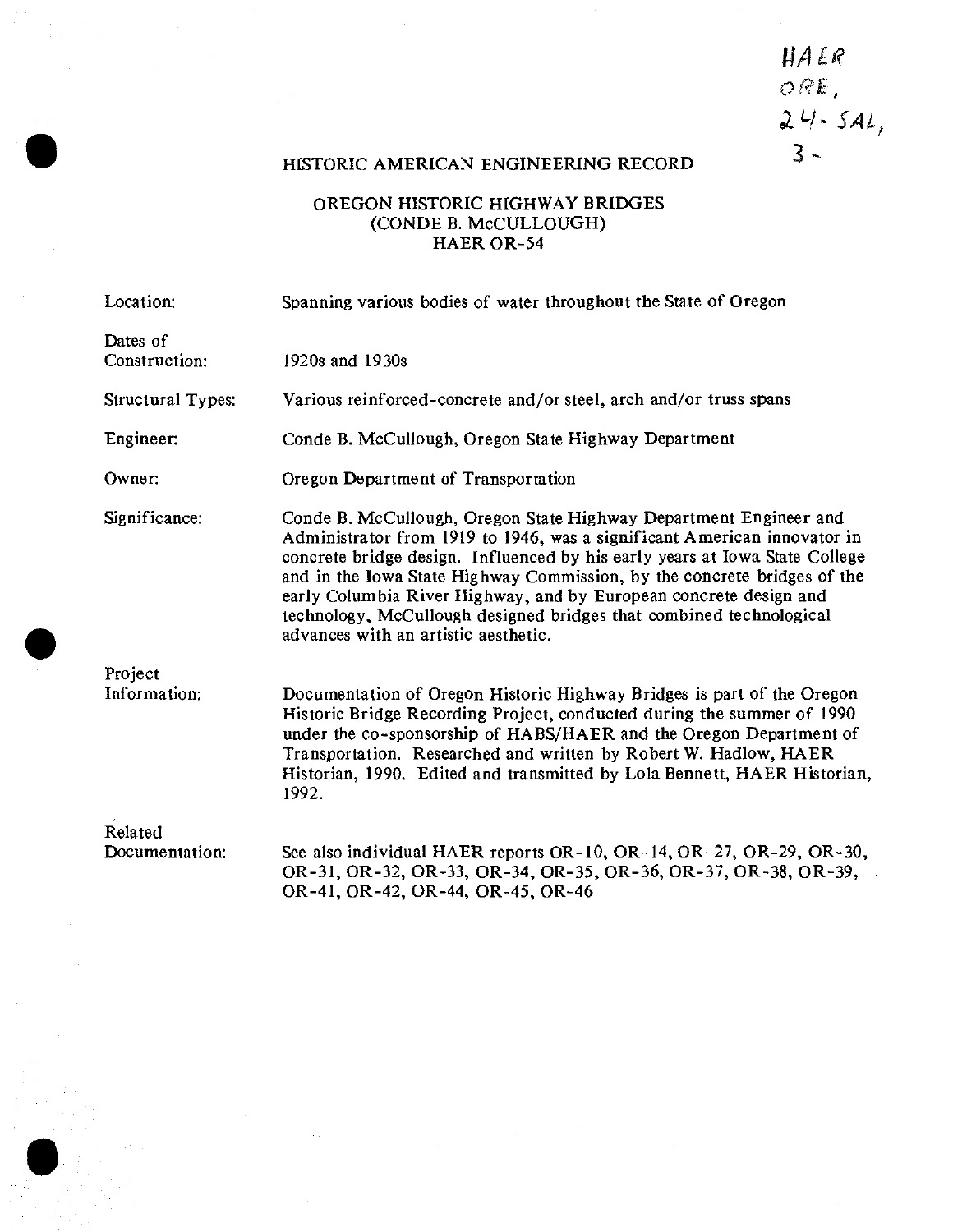#### CONDE B. McCULLOUGH: OREGON'S BRIDGE BUILDER

Conde Balcom McCullough was one of the leading twentieth-century bridge engineers in the United States between the two World Wars. His work in the state of Oregon, hundreds of bridges, including over thirty arched spans, became part of one of the nation's most modern highway systems at a time when the sales of automobiles in this country was growing exponentially. McCullough was foremost an engineer, but he also had interests as diverse as the study of law and Mayan culture. He lived life simply for life's sake and had a genuine compassion for mankind.

McCullough was born on May 30, 1887 at Redfield, Dakota Territory, in the southeastern portion of present-day South Dakota. His mother was Lena Balcom. His father, John, was a doctor of medicine and a Presbyterian minister. McCullough's paternal grandparents were Scots-Irish who emigrated from the one of the Protestant counties of Ireland in the nineteenth century.<sup>1</sup>

Lena McCullough supposedly named her first and only child after a Frenchman who was a character in a book read when she was pregnant. Balcom, his middle name, was his mother's maiden name. For most of his life, McCullough's friends and acquaintances called him by his initials "C.B." or simply "Mac."<sup>2</sup>

In the 1890s, McCullough's parents moved to Fort Dodge, Iowa and it was there that he received his primary and secondary education. During those years his father practiced medicine and pursued a second career as a doctor of divinity. John planned to combine his diverse vocations and become a medical missionary. His hopes were cut short when a serious accident left him crippled. He died a few years later. McCullough, still a young boy, then had to take odd jobs to support his mother.<sup>3</sup>

After graduating from high school in 1905, McCullough worked for the Illinois Central Railway in Illinois and Indiana. He served as a surveyor's assistant, a rodman, a chainman, and an instrument man. In 1906 he enrolled in the Civil Engineering program at Iowa State College (now Iowa State University), in Ames. There, he pursued a Bachelor of Science in Civil Engineering, McCullough enrolled in a variety of courses, including the humanities, mathematics, chemistry, and fields of civil engineering. By his senior year he had completed studies in surveying, drawing, railway engineering, and structural design. The faculty recommended that students who completed the structural design course would "be of some service in the drawing room of a bridge company during the summer vacation."<sup>4</sup>

McCullough's final semester included a course entitled "Arched and Reinforced Concrete." In it, he studied the design of stone, brick, and reinforced-concrete arches, using a text by Iowa bridge engineer, James B. Marsh. He was graduated from Iowa State College in 1910. His first professional job began later that year as an engineer with the Marsh Engineering Company of Des Moines, Iowa, a major regional bridge designing and building firm. Marsh would greatly influence McCullough's philosophy of bridge design for the next thirty-five years.

James B. Marsh was an 1882 graduate of Iowa State College's predecessor, Iowa Agricultural College, with a Bachelor of Mechanical Engineering degree. After leaving college, he designed and marketed truss spans for the King Bridge Company of Cleveland, Ohio. By the 1890s he was that firm's "General Western Agent and Contracting Engineer." Marsh resigned from King in 1896 *to* establish his own consulting and contracting practice. In 1904, he founded the Marsh Bridge Company, later known as the Marsh Engineering Company, of Des Moines, Iowa. Shortly, Marsh began to specialize in reinforced-concrete structures and designed city bridges for Kankakee and Peoria, Illinois; Kenosha, Wisconsin; and Waterloo, Iowa. He also undertook a number of contracts with the Iowa State Highway Commission.<sup>6</sup>

**•**

Engineer Daniel B. Luten also popularized the use of reinforced concrete in constructing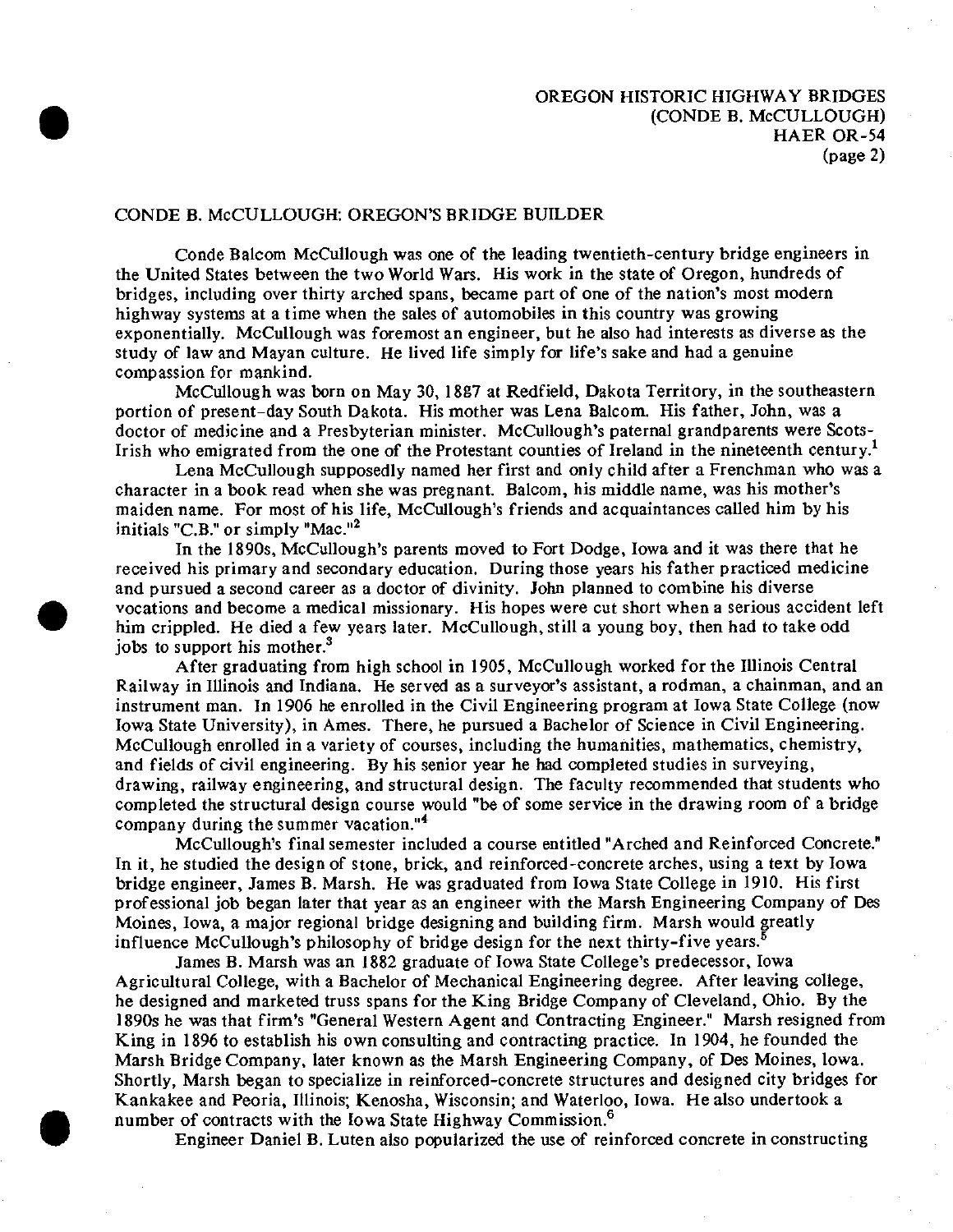arch bridges at the turn of the century. He promoted them as something akin to the old-fashioned masonry arch, claiming that unlike steel truss spans, they were durable and unaffected by weather and floods. His success with this technique, along with the economic production of concrete by the early 1900s, probably influenced Marsh in his decision to specialize in the design of reinforced-concrete structures. Marsh believed that he could produce this type of arch bridge at a cost comparable to that of steel and iron spans. He promoted it as being frost-proof, flood-proof, and fire-proof—a permanent structure that required little maintenance.

Luten received a number of patents for reinforcing techniques that he used in concrete arch bridges. He sued Marsh and other contractors whom he believed infringed on his rights to his designs. Eventually, in 1912, a federal judge in Iowa ruled that Luten's claims were invalid. Meanwhile, Marsh had patented a reinforced-concrete bridge commonly called the "Rainbow" or "Marsh" arch. It consisted of a through arch or half-through arch span that used angle steel and lattice work as its main structural reinforcement. Around this was poured concrete to give the ribs rigidity. In addition, Marsh patented designs for the use of slidable wear plates, where the arches passed through the decks, to allow for expansion and contraction of the structure in severe weather conditions.<sup>8</sup>

Marsh also designed a through tied-arch or bottom-chord arch span that connected the bases of the arch ribs to the tops of the piers by steel rocker shoes. They were "tied" by bottom chords added to the deck to resist horizontal thrust. This type of span left a relatively high and unobstructed channel beneath the structure and did not require massive piers that were normally required in arch spans. In 1983 the Historic Preservation Department of the Kansas State Historical Society determined that Marsh had constructed nearly one-hundred rainbow arches, mostly fixed spans, in Kansas, Iowa, Minnesota, and Wisconsin, from the 1910s to the 1930s. Marsh died in 1936.<sup>9</sup>

McCullough left the Marsh Engineering Company in 1911 to become an assistant engineer for the Iowa State Highway Commission. This board came about in 1904 to oversee road and bridge construction on state highways and was an arm of Iowa State College. A complete reorganization of the ISHC followed in 1913, when the state legislature saw a need for the commission to oversee improvements on all routes, including county roads. At that time it was also made separate from the state college. The commission, under the leadership of Thomas H. MacDonald, hoped to standardize construction methods, thereby reducing costs, especially in bridge building projects. McCullough became "Designing Engineer" after the reorganization. He created a number of standardized bridge and culvert plans using reinforced-concrete. Within five years, the commission reported that federal government engineers believed Iowa had "the best bridges and culverts of any state in the Union." Iowa Highway Engineer, Thomas H. MacDonald, at the same time, saw great promise in McCullough's work and promoted him to Assistant Highway Engineer. MacDonald left Iowa, in 1919, to become Chief of the U.S. Bureau of Public Roads that oversaw highway construction throughout the country.<sup>10</sup>

President Woodrow Wilson selected MacDonald to become Chief of the Bureau of Public Roads, an agency within the U.S. Department of Agriculture that oversaw the construction of interstate roads throughout the country. The BPR had just received a mandate to expand its role with the passage of the Federal-Aid Road Act of 1916. Iowa, during the years that MacDonald was highway engineer, became one of the first states in the midwest with an improved system of roads. His success drew the attention of many in Washington, D.C., including Wilson.

In 1916, McCullough became licensed as a Professional Civil Engineer. At that time, he, his wife of three years, Marie Roddan, and his infant son, John Roddan McCullough, left Iowa for Corvallis, Oregon. There, McCullough became an assistant professor of civil engineering at the Oregon Agricultural College. He taught engineering courses and conducted research in bridge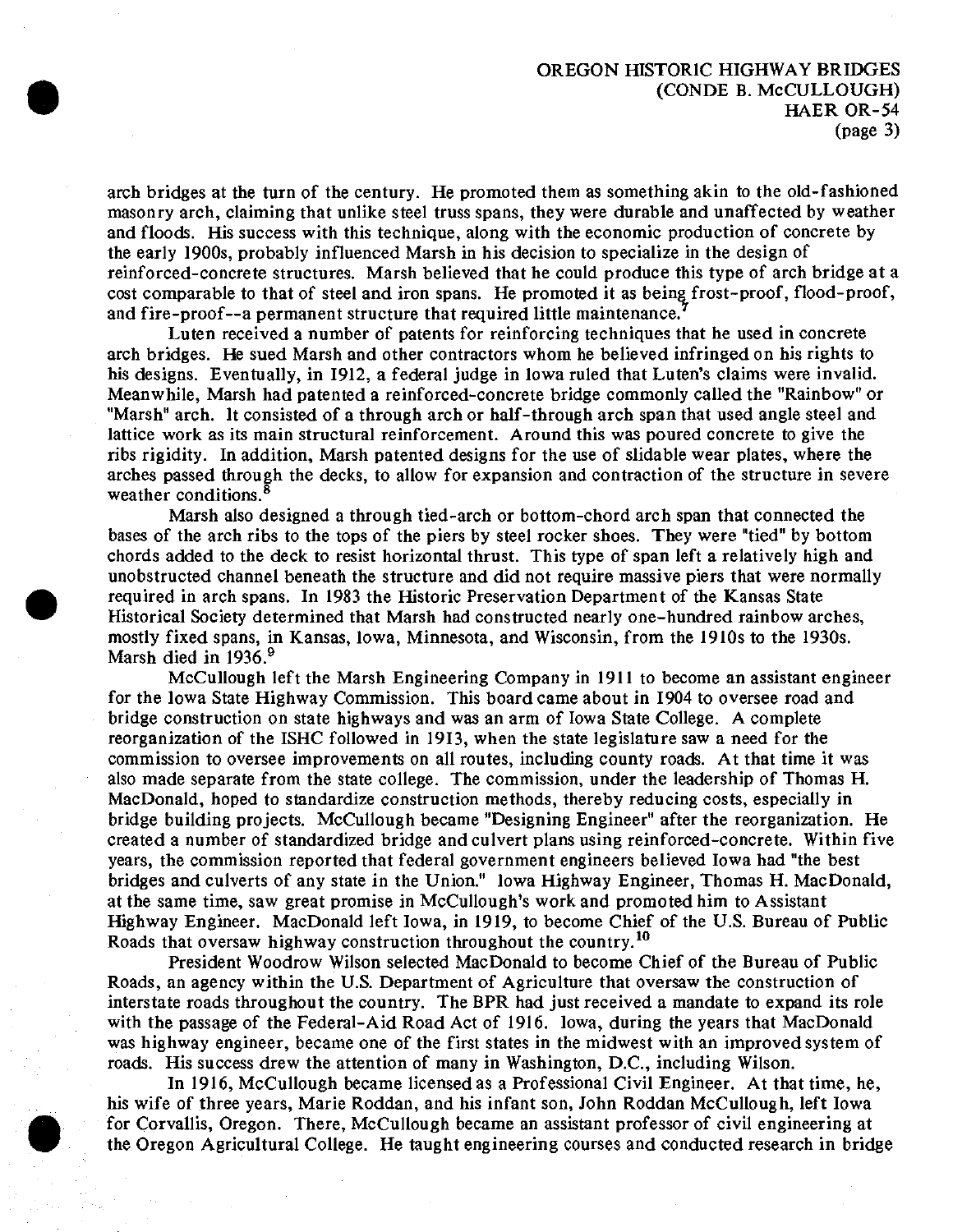design. Within a few years he was promoted to head of the civil engineering program at OAC. He also began to do some part-time consulting work with the newly-organized Oregon State Highway Department. He became good friends with Charles Purcell, who had been an engineer working in road construction research for Washington State entrepreneur and roads enthusiast Samuel Hill, and was Oregon's first State Bridge Engineer, beginning in 1913. Purcell left the OSHD in 1915 for a post with Multnomah County, based in Portland. By 1917 he went to Washington, D.C. to work in the Bureau of Public Roads. Purcell later became designer and chief engineer for the San Francisco-Oakland Bay Bridge project.<sup>11</sup>

In 1916, Congressional appropriations for cooperative road-building projects with states totaled \$85 million. The goal was to improve highways throughout the country for an increasing number of motor vehicles on public roads. A year later the Oregon state legislature approved the Oregon State Highway Commission's request for a the sale of \$6 million in bonds to build highways in Oregon. Two years later it approved another issue worth \$10 million. The state also adopted a gasoline tax, the first in the nation, as a source of income for highway construction and maintenance. Since the time Purcell left the department the OSHC had appointed no one as state bridge engineer. Yet, with the great increase in road and bridge building funds the OSHC needed to employ more engineers and draftsmen in all sections of the highway department. Herbert Nunn, State Highway Engineer, offered McCullough the State Bridge Engineer's position in the spring of 1919. He accepted Nunn's offer and began work in Oregon's state capital, Salem, on April 9, 1919. McCullough brought with him a strong conviction that called for following an economic approach to highway bridge construction. He concluded, after years of studying bridge technology, that concrete or concrete-composite spans provided long-range low costs that he believed necessary in construction of publicly owned structures. While in Iowa, he also perfected a philosophy of bridge design that became the underlying theme of virtually all bridges that he created while in Oregon. Nevertheless, he also believed in designing spans that were both functional and pleasing to the eye.

In 1915, McCullough wrote that bridge approaches were just as important from an aesthetic standpoint as they were for safety considerations. He believed that in the past "others had paid too little attention" to this aspect of bridge design. Approaches, especially on older narrow spans, should announce to motorists that they are leaving a relatively wide roadway and entering something that is comparatively narrower. He wrote that all too often, engineers used "effusive ornamentation" of bridges themselves, but had no concern for the approaches.<sup>12</sup> He believed that a more restrained use of decorations on the whole structure was a better practice.

McCullough carried forth the idea that from an architectural standpoint, the fixed reinforced-concrete arch offered lines of "quiet, simple dignity." He later wrote that engineers, in designing bridges, must consider their settings. Road alignments that offered views of the spans, along with natural landscapes, should influence the types of structures that they chose to build. Once again, aesthetics became a determining factor in McCulIough's philosophy of bridge design. The reinforced-concrete arch was his medium of expression because of its simplicity, its engineering qualities, and its low maintenance costs.<sup>13</sup>

Shortly after McCullough moved to Salem, he saw the opportunity to hire nearly one dozen engineers for the bridge section of OSHD. He had close ties with the administration of OAC since he had been chairman of the civil engineering program and won approval from the OAC Board of Regents to "liberate" the entire graduating structural engineering class to immediately begin work with the bridge section. Four of the five class members joined McCullough in what would be many years of employment with the OSHD.<sup>14</sup>

A corps of young scholars, Ellsworth "Rick" Ricketts, P.M. "Steve" Stephenson, Raymond "Peany" Archibald and A.G. "Al" Skelton, left school for Salem, two months prior to their June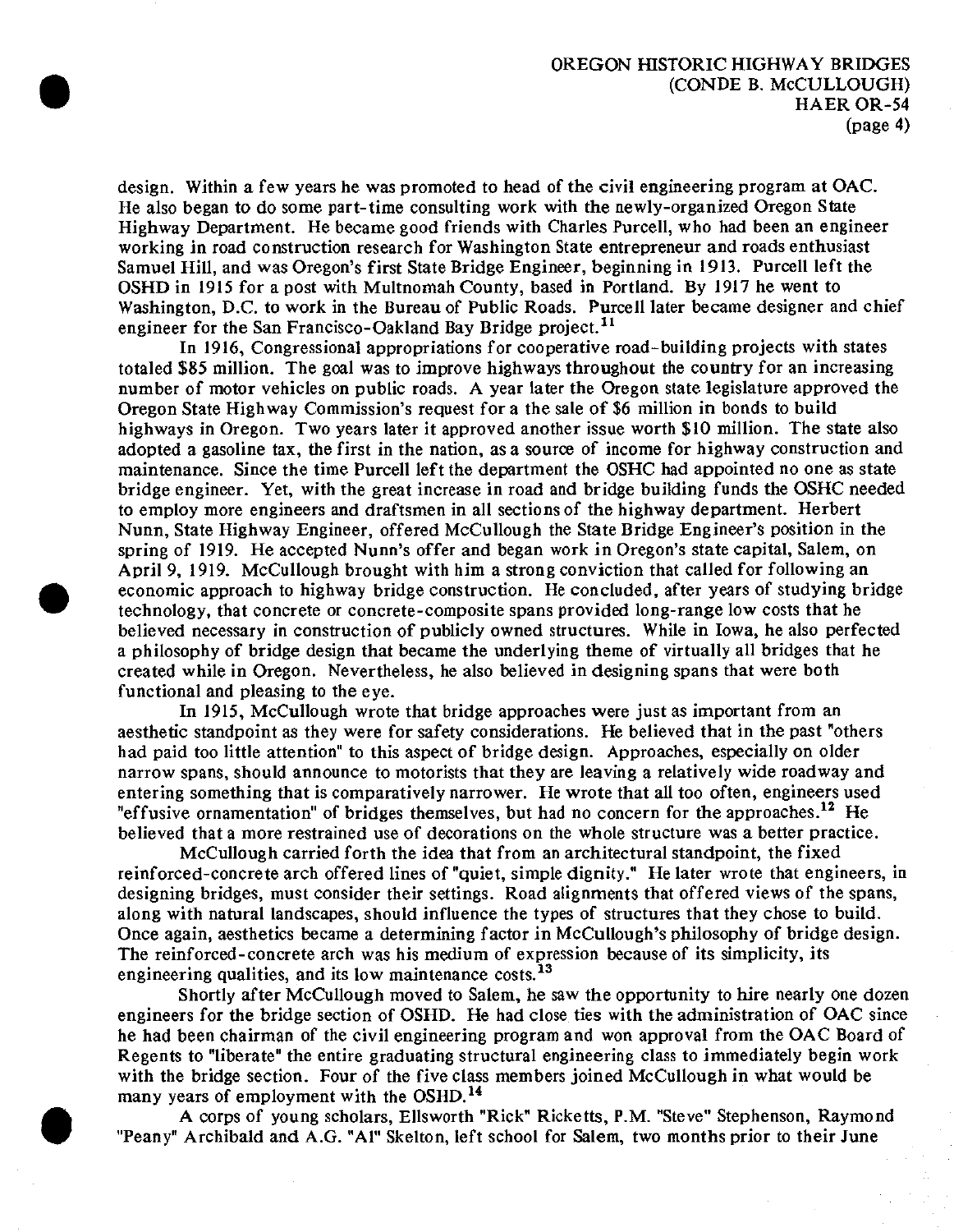1919 graduation. Meanwhile, McCullough had divided the state into three maintenance districts and posted Ricketts, Skelton, and Stephenson, respectively, to field offices in the northwest, southwest, eastern sections of the state. All three were responsible for supervising bridge construction and maintenance in their districts. Archibald remained on the staff in the state capital.<sup>15</sup>

McCullough also brought in former classmates from his days at Iowa State College for his Salem team. Owen A. Chase became Chief Design Engineer, William Reeves served as Office Engineer, and Merle Rosecrans was Assistant Bridge Engineer. With a close-knit group of close friends and students, the State Bridge Engineer began to design hundreds of reinforced concrete, timber and concrete composite, and timber spans, in an effort to create <sup>a</sup> modern primary and secondary highway system for the state of Oregon.<sup>16</sup>

Private citizens sparked interest in a major road building project in Oregon in 1913. A few years earlier, millionaire Samuel Hill hired engineers Samuel Lancaster and Charles Purcell to research road construction methods and build demonstration roads on his estate, Maryhill, on the Washington side of the Columbia River, one-hundred miles east of Portland. Hill had been an early proponent of the Good Roads Movement in the state of Washington and lobbied for improvements in highways throughout the United States. He also envisioned a modern road along the Columbia Gorge from his property to the Portland vicinity. Hill hoped that it might eventually continue eastward and become part of an interstate and international system of highways. He had found highways along the Rhine River in Germany that provided both efficient travel and offered a glimpse of the region's natural beauty. Hill hoped to recreate what he saw there on the Columbia Gorge.<sup>17</sup>

Hill's efforts to persuade the Washington legislature to fund his construction project failed, and soon he lobbied the Oregon legislature with a plan to place the route along the south side of the Columbia Gorge. Oregon approved of his ideas and soon Lancaster, by then Assistant State Highway Engineer, began to work closely with Hill to map out the Columbia River Highway. Purcell, as State Bridge Engineer, and his assistants, K.P. Billner and L.W. Metskor, designed the spans along the highway. By 1919, when McCullough arrived in Salem, crews had completed the route as far as Hood River.<sup>18</sup>

In the 1919-1920 biennium, McCullough supervised the design of 162 bridges. Most were short spans, but four were reinforced-concrete deck arches. They were the first of twenty-five reinforced-concrete arch spans that McCullough designed during his sixteen years as state bridge engineer.<sup>19</sup>

At the same time that the OSHC began construction of the Pacific Highway from Portland to the California state line, later U.S. Highway 99, it initiated road building projects in the eastern and sparsely populated two-thirds of the state. Western Oregon, primarily consisting of the coast, the Willamette Valley, and the Rogue River Valley, has moderate temperatures with intermittent rain throughout the year. In the east the climate is more severe, with hot, dry summers, and cold winters. These differences in weather, due to geographical features, caused McCullough to consider the location of a proposed structure in designing it.<sup>20</sup>

McCullough's philosophy of bridge design dictated that estimated costs of construction and long term maintenance helped determine what types of spans that OSHD should erect. Both criteria formed part of a larger set of guidelines that McCullough had begun to develop during his years with the Iowa Highway Commission. Other concerns included stream behavior, requirements for navigation, motor vehicle traffic, and setting in choosing a type of bridge for a particular site.<sup>21</sup>

The bridge section, during the 1920s and 1930s, avoided the use of uncovered timber spans, even though their costs of construction were minimal in comparison to reinforced-concrete,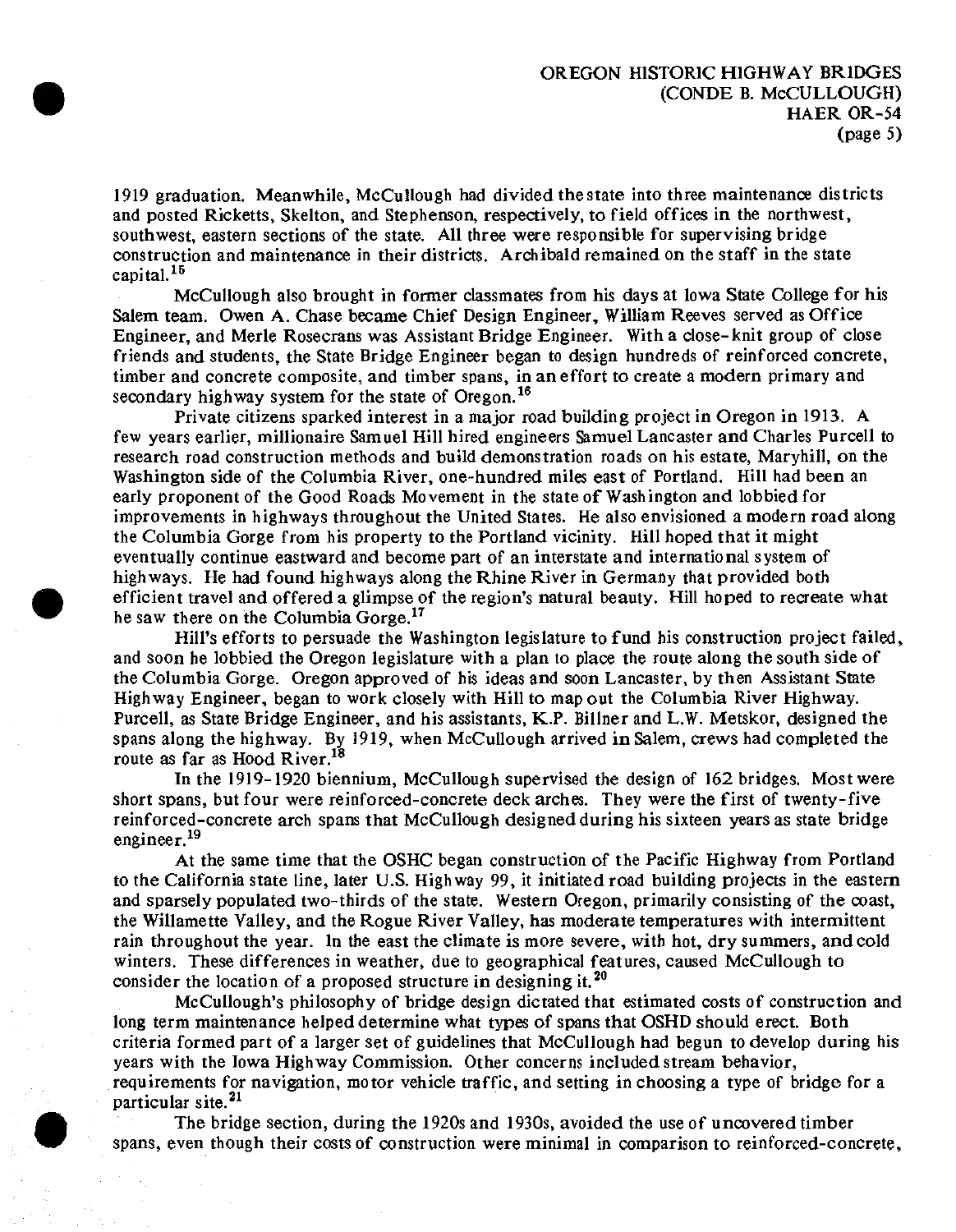or steel girder structures. They decayed rapidly in the humid regions and warped in the arid sections of the state. Only in portions of western and southern Oregon, where there was a ready supply of timber did the OSHD recommend their use. Instead, it preferred to build reinforcedconcrete or composite concrete and timber spans. Inexpensive long range maintenance costs of reinforced-concrete, McCullough believed, outweighed their initial high costs.<sup>22</sup>

Many of the bridges designed by McCullough on the state's primary road system were reinforced-concrete arch spans. His first, begun in June 1919, was the 113-foot Rock Point Arch, spanning the Rogue River on U.S. Route 99, near the abandoned townsite of Rock Point in Jackson County. It was a ribbed deck arch that followed classic lines with semi-circular arched curtain walls and urn-shaped balusters in the railings. The main span was anchored to the rock walls of the stream bed, so it did not require oversized piers to withstand horizontal thrust. McCullough repeated his general design for this structure at three more sites in the next two years. Two of those, the Mosier Creek and Dry Canyon Creek ribbed deck arches in Wasco County, were McCullough's major contribution to the Columbia River Highway project. All three early spans represent the essence of McCullough's work in Oregon. As substantial structures, they were at once part of and separate from their surroundings. Each could stand on its own merit as a tribute to what advances had been made in reinforced-concrete bridge design—the contributions of Luten, Marsh, and Swiss engineer Maillart. Yet, they also provided McCullough's canvas for what he called "pleasing site elevation outlines," when roadway approaches afforded clear views of the spans' arches and spandrel columns.<sup>23</sup>

It is evident that by the mid 1920s McCullough preferred to decorate his reinforcedconcrete spans with architectural details. Instead of plain balustrades, he used gothic-arched or segmental panels, or urn-shaped balusters to support beveled hand rails. These components were pre-cast and assembled at the site. Similarly, he attached rows of concrete dentils or added decorative brackets below the outer edges of the road decks.

In 1922, McCullough received his opportunity to create the longest series of reinforcedconcrete ribbed deck arches yet built in Oregon. At Myrtle Creek in Douglas County he designed a course of three 130-foot spans, with approaches, over the South Umpqua River on the Pacific Highway. There, he saw that the naturally wide and solid rock stream bed leant itself to multiple arches because he could anchor piers without worrying about settling because of unstable substrata. He also believed that his choice, rather than a more traditional series of steel-truss spans, was just as economical and more aesthetically pleasing. The bridge complimented its setting.<sup>24</sup>

Two years later, at Winchester, over the North Umpqua River in Douglas County, McCullough chose a deck arch structure for reasons identical to those for the Myrtle Creek bridge. Yet, his use of architectural details at the earlier bridge pales in comparison to those found at Winchester. The seven 112-foot ribbed deck-arch spans show gothic-arched curtain walls and railing panels, and rows of dentils. In addition, McCullough added pedestrian observation balconies above each abutment pier. He decorated them with Tudor panels, inlaid with diamondshaped red tiles. Again, as he had done at Myrtle Creek, McCullough sought to take advantage of the natural beauty of the bridge's setting by creating a course of roiling arch spans that complimented its hilly tree-covered surroundings.<sup>25</sup>

McCullough diverged from the deck arch form in designing a span that was built across the Willamette River at Oregon City in 1922. There, an old iron chain suspension bridge had outlived its usefulness. The State Bridge Engineer devoted two years of study to determine the appropriate type of structure for this crossing between Oregon City and West Linn. He rejected the use of a deck arch span because the river's main channel received steady use for shipping and could not be blocked with falsework for the duration of construction. Pulp and paper mills, in the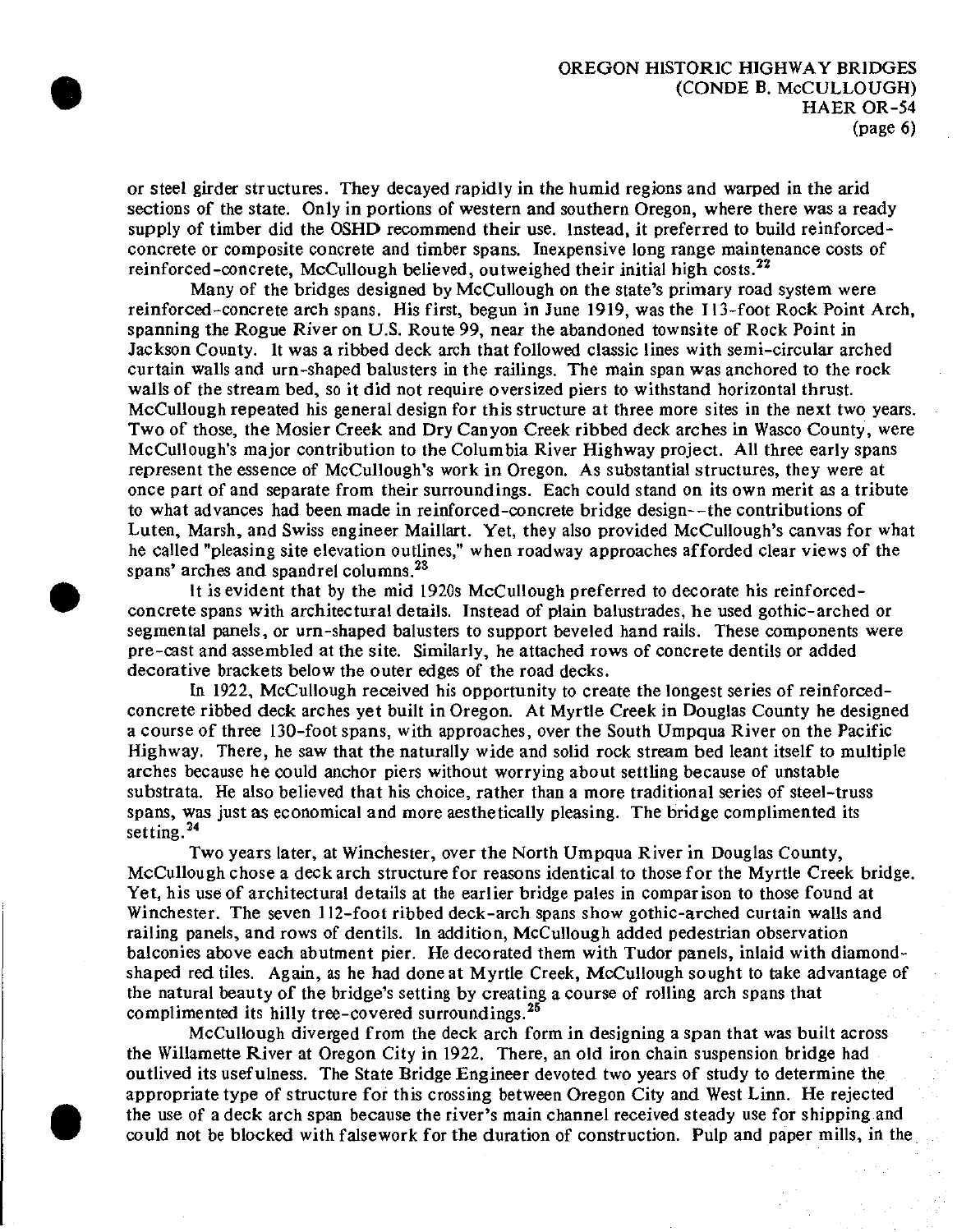vicinity of the crossing, emitted sulphur dioxide gas into the atmosphere that would be highly corrosive to any structure that had exposed steel plates or cables.<sup>26</sup>

McCullough decided to construct a steel half-through arch with gunite encasement, to protect it from corrosion. He found it advantageous to use the old suspension bridge's anchors, wooden towers, and main cable chains in erecting the massive, 360-foot hollow box-girder ribs of the main span. The depth of the river channel prevented him from using a traditional falsework and centering. Once it was complete he had workers cover the steel members of the bridge with wire mesh and sprayed them with gunite, a mixture of sand, cement, and water, to seal the corrosion-prone metal from the harmful sulphur dioxide. It also made the span appear to be a reinforced-concrete half-though arch span.<sup>27</sup>

The bridge at Oregon City was the first, and is at present the only, example of <sup>a</sup> steel arch span with gunite covering in the state of Oregon. It was also the first span in which McCullough added entrance pylons or obelisks. These ornamental components demarcate for motorists the beginning of the span, and continue McCullough's long-held philosophy that bridge designers should have concern for the well being of the motoring public. The pylon, as a form of decoration, saw increased popularity in the 1920s, probably due to the world-wide interest in Egypt and Egyptian architecture and culture after the opening of King Tutankhamen's burial chambers in the early 1920s.

In November 1922, McCullough wrote to an acquaintance, Portland banker J.C. Ainsworth, about the bridge at Oregon City. He mentioned that he was "foolishly proud" of editorial comment that the structure received in the trade journal Engineering News-Record. He saw the construction of an arch as long as this without falsework as "an engineering problem ten to one more difficult than any problem presented by any other span [in the region]."<sup>28</sup> Nevertheless, he built it.

The Gillette Company of Chicago, Illinois published a textbook, in 1929, entitled Economics of Highway Bridge Types that McCullough had written because he saw need for a concise discussion of the topic for those in the field of highway engineering. He completed it not only for the practicing engineer, but also for the undergraduate college student. In the latter case, he hoped to create a thorough and comprehensive survey of construction types and to give the reader a general perspective of the subject prior to studying structural design.<sup>29</sup>

The OSHD completed the Columbia River Highway, the Pacific Highway, and routes in eastern Oregon by the early 1920s. Soon, it directed much time towards creating a 400-mile-long continuous route from the Columbia river to the California state line. At the end of the First World War, state legislators rallied around the call for a "motor road" along the coast as part of a greater national system to defend American borders from foreign invaders. Oregon's coastline was virtually inaccessible at many points and therefore unprotected. Small fishing villages dotted the shore, but even they existed as remote outposts, separated from each other by rocky headlands and timber covered hills. Oregon voters approved the sale of \$2.5 million in bond obligations in 1919, to match federal military highway funds that Congress had set aside for construction of the "Roosevelt Coast Military Highway." Nevertheless, monies from Washington failed to materialize and local authority to sell construction bonds lapsed.<sup>30</sup>

By the early 1920s, the era of long-distance automobile touring exploded, adding another reason for seeing completion of the coast highway. A pleasure-seeking public lobbied for improved travelling between Portland and the ocean beaches and along the shoreline itself. Legislators convinced federal officials to help finance highway construction with local fuel tax revenues, bond issues, and Federal Aid Road Program funds. The OSHD constructed the road over the next eleven years. As part of the project, McCullough designed various small reinforced-concrete ribbed deck arch spans, including his first on the coast highway, in 1927, at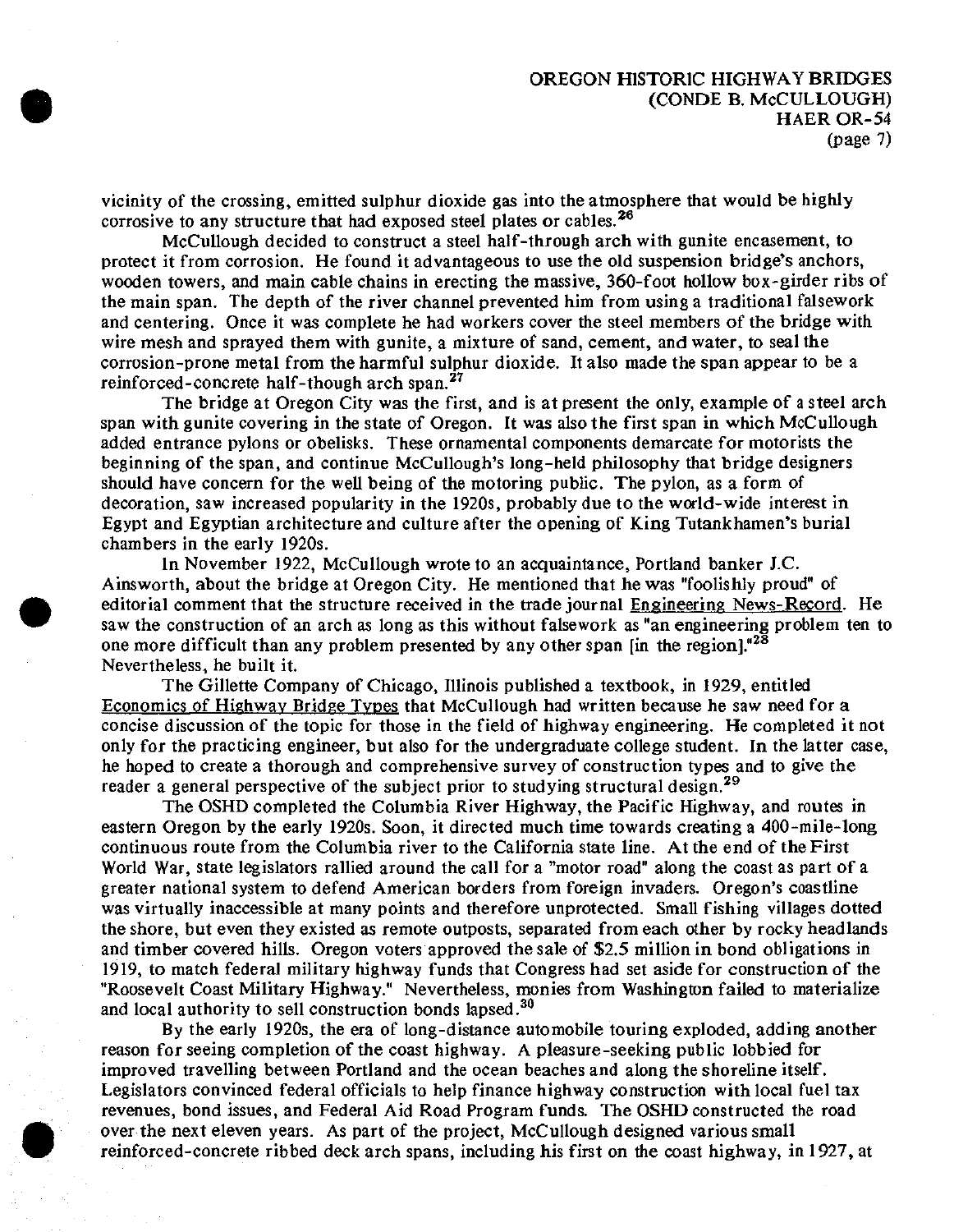Depoe Bay.<sup>31</sup>

At six points along the proposed route for the coast highway, ferries had for years transported travelers across rivers and estuaries. By the late 1920s, private citizens and chambers of commerce, who envisioned completion of the road, bitterly complained to legislators about how unreliable were the ferries at Gold Beach, Coos Bay, Reedsport, Waldport and Newport. One critic saw the situation as abominable, and that the coast highway, in its "current state" would cause California tourists to avoid the clogged ferry crossings for more modern, safer routes to the east. The OSHC collectively called them a barrier to the growth and development of the region.<sup>32</sup>

The State Highway Commission, by June 1929, had studied various schemes that McCullough and his staff had drawn for a proposed structure over the mouth of the Rogue river, at Gold Beach, and selected a seven-span reinforced-concrete ribbed deck-arch structure. In November the War Department's Army Corps of Engineers, which oversaw construction of bridges over navigable waters, approved the plans. Contractors began excavations in January 1930, and completed the project two years later.<sup>33</sup>

McCullough employed the Freyssinet technique for pre-compression of arch ribs at the Bridge at the Mouth of the Rogue at Gold Beach. It was the first application of this method in the United States in which the action of hydraulic jacks placed at the crowns of the ribs, as a final step in construction compensated for shortening of them due to shrinkage of concrete, dead load, and settling.<sup>34</sup>

While Freyssinet had applied his method of arch rib pre-compression to various spans in Europe, he never performed a scientific experiment any of them to determine whether the actual amount of shortening equalled values that he had calculated. McCullough planned to make the bridge construction at Gold Beach a field study of the technique to determine its advantages and disadvantages in application. He found financial support from the U.S. Bureau of Public Roads, in Washington, D.C., where Thomas H. MacDonald, former Chief Engineer of the Iowa Highway Commission, was director. McCullough worked closely on the project with a friend, Albin L. Gemeny, who was Senior Structural Engineer with the Bureau's Division of Tests.<sup>35</sup>

In September 1931, engineers from McCuIlough's staff, including some recent recruits from the OAC Civil Engineering program, completed the pre-compression process and gathered data about the amount of stress exhibited throughout the structure. Two years later, McCullough and Gemeny produced a sixty-page document that reported their findings.<sup>36</sup>

McCullough never again used the Freyssinet technique of pre-compression while he was state bridge engineer. Some professionals have questioned the validity of his claim that it actually reduced the costs of construction on reinforced-concrete ribbed deck arches. At Gold Beach, it reduced the amounts of reinforcing bar and concrete used in the ribs, but the process proved just as expensive because it required additional skilled labor. Finally, if the Bureau of Public Roads had not provided financial support for the experiment, McCullough would probably not have conducted it.<sup>37</sup>

During the same period that McCullough designed and built the bridge at Gold Beach, he created three 120-foot reinforced-concrete tied-arch spans on the Oregon Coast Highway. At each location, over streambeds consisting of layers of gravel, it was impracticable to construct the massive piers needed for deck- or through-arch spans. So, he designed tied arches, similar to the Marsh Rainbow Arch, for the three sites. Construction on the first of these, the Wilson River Bridge at Tillamook, began in the fall of 1930. It was one of the first tied arches in the United States, and the first in the Pacific Northwest.<sup>38</sup>

Contractors began construction of another McCullough bridge over Cape Creek, on the Coast Highway, north of Florence. There, because of the offset nature of the stream bed in a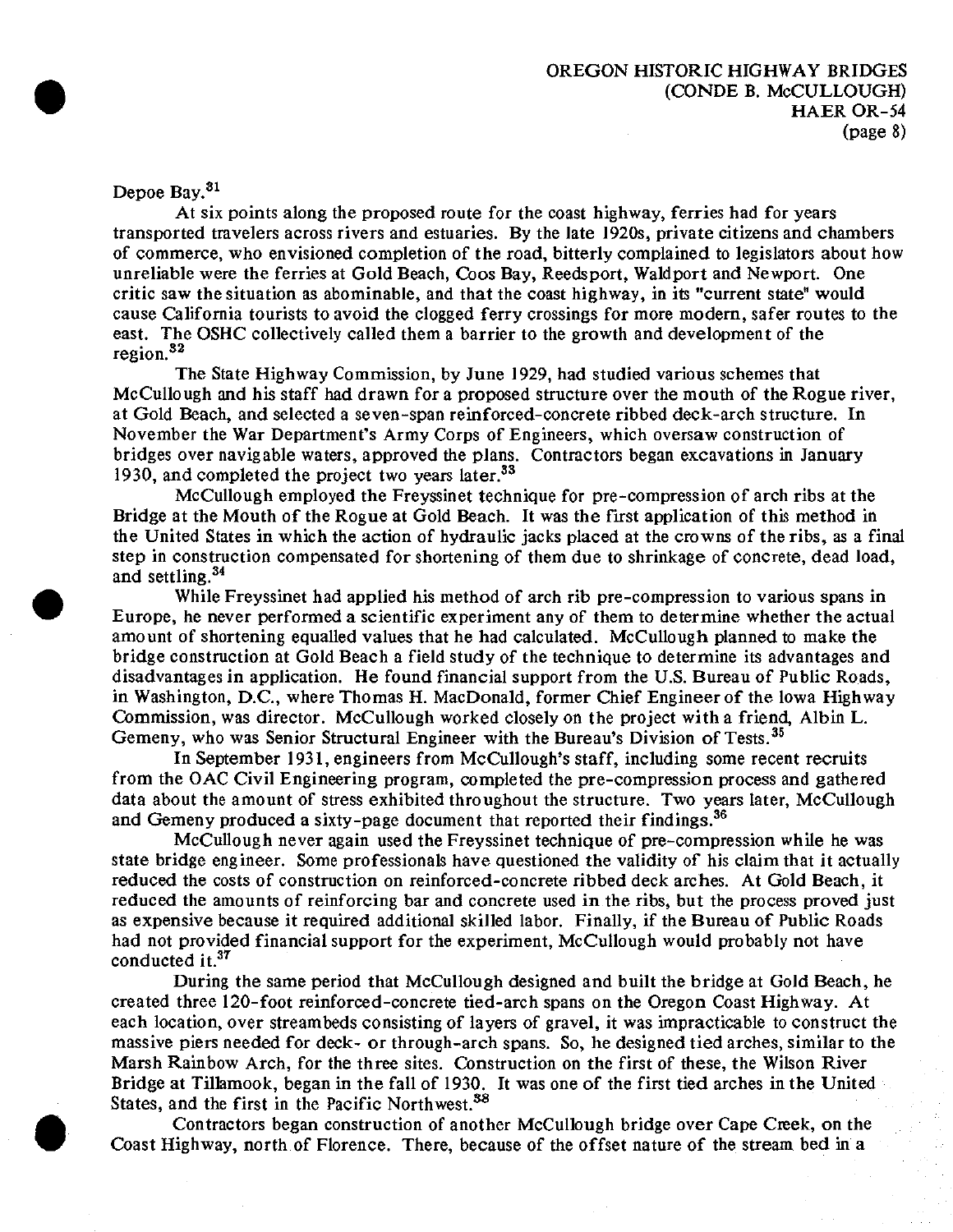#### OREGON HISTORIC HIGHWAY BRIDGES (CONDE B. McCULLOUGH) HAER OR-54 (page 9)

canyon filled with unstable rock and gravel, he chose to create a traditional reinforced-concrete deck arch flanked by two-tiered deck girder spans. The many bents would disperse the load of the structure. While the method for construction of this span was similar to that of other McCullough bridges, its design was reminiscent of the Roman stone aqueducts of Europe, particularly that of the Pont du Gard near Nimes, France.<sup>39</sup>

McCullough and one of his design engineers, Edward S. Thayer, published a textbook entitled Elastic Arch Bridges, in 1931. In it, the authors described in detail the arch form from antiquity to the early twentieth century. Using structures that the OSHD constructed in Oregon as examples, they discussed the mathematical theory of elasticity as it applied to the design of arched bridges. They devoted one portion of the book to describing the advantages for using hinged instead of fixed arches in constructing bridges. Hinges, McCullough wrote, compensate for extraordinary stresses introduced to the structure by shrinkage of concrete and shortening of arch ribs under dead load. He preferred the "Considere" type of hinge, whereby bent reinforcing bar was bundled with steel hoops to resemble an hourglass. Around this was poured high-strength concrete. The result in three-hinged arches, for example, was that at the skewbacks and crowns of ribs McCullough placed hinges which functioned as articulation points, that would eliminate stresses on the span due to shrinkage and dead load. They allowed the ribs to "adjust" themselves only at these points. Later, crews would fix the hinges with a more dense concrete, creating a rigid structure that would be immovable under live loads. McCullough first used Considere hinges in 1931 on the three reinforced-concrete half-through arch spans of the Cave Man Bridge at Grants Pass.<sup>40</sup>

In 1933, at Oregon City, McCullough designed a 720-foot three-span steel through tiedarch structure over the Clackamas River. Eye-bar ties, that passed through holes cut in the webs of floor beams, contained lateral thrust of the steel box-girder arches. McCullough also featured gothic arch-shaped openings in the main piers and scored Art Deco entrance pylons. He entered a water color rendition of the structure American Institute of Steel Construction's contest for steel bridges costing less than \$250,000. It won the organization's annual award of merit for being the "Most Beautiful Steel bridge" in its class for that year.<sup>41</sup> In the colored sketch of the span that he submitted to the institute, McCullough had an artist paint the steel arches green, After the bridge won the award he had maintenance crews repaint it to match the watercoior. This set precedent and for many years, OHSD painted all of its steel bridges green.<sup>42</sup>

In 1931, Lewis A. McArthur, an Oregon geographer and historian, suggested that state officials change the name of the Roosevelt Coast Military Highway to the "Oregon Coast Highway" to better reflect its true function. Even before completion of the highway it was assumed that the OHSD would replace the antiquated ferries at major crossings of bays or rivers at Coos Bay, Reedsport, Florence, Newport and Waldport. The state contemplated constructing one bridge each year, after the completion of the seven-arch span at Gold Beach in 1932. A year earlier, chambers of commerce, community clubs and other residents of the central and southerly coastal areas organized the Oregon Coast Highway Association, a regional chamber of commerce. This body pressed the OSHC to construct subsequent bridges on the shoreline route, but the commission had no funds for such undertakings, and believed that it would be of no use trying to sell bonds to raise money as the country was in the midst of a major depression.<sup>43</sup>

In late June 1932, the Oregon Coast Highway Association held a meeting at Waldport to discuss plans for pushing for construction of more bridges. Former Governor A.W. Norblad proposed building three bridges as a means to create a market for lumber production in the area. Samuel Dolan, an instructor in engineering at Oregon Agricultural College, and close friend of McCullough's, suggested charging tolls on the bridges as a means to help them pay for themselves. Local citizens did not greet warmly the proposal. The Highway Association pressed state officials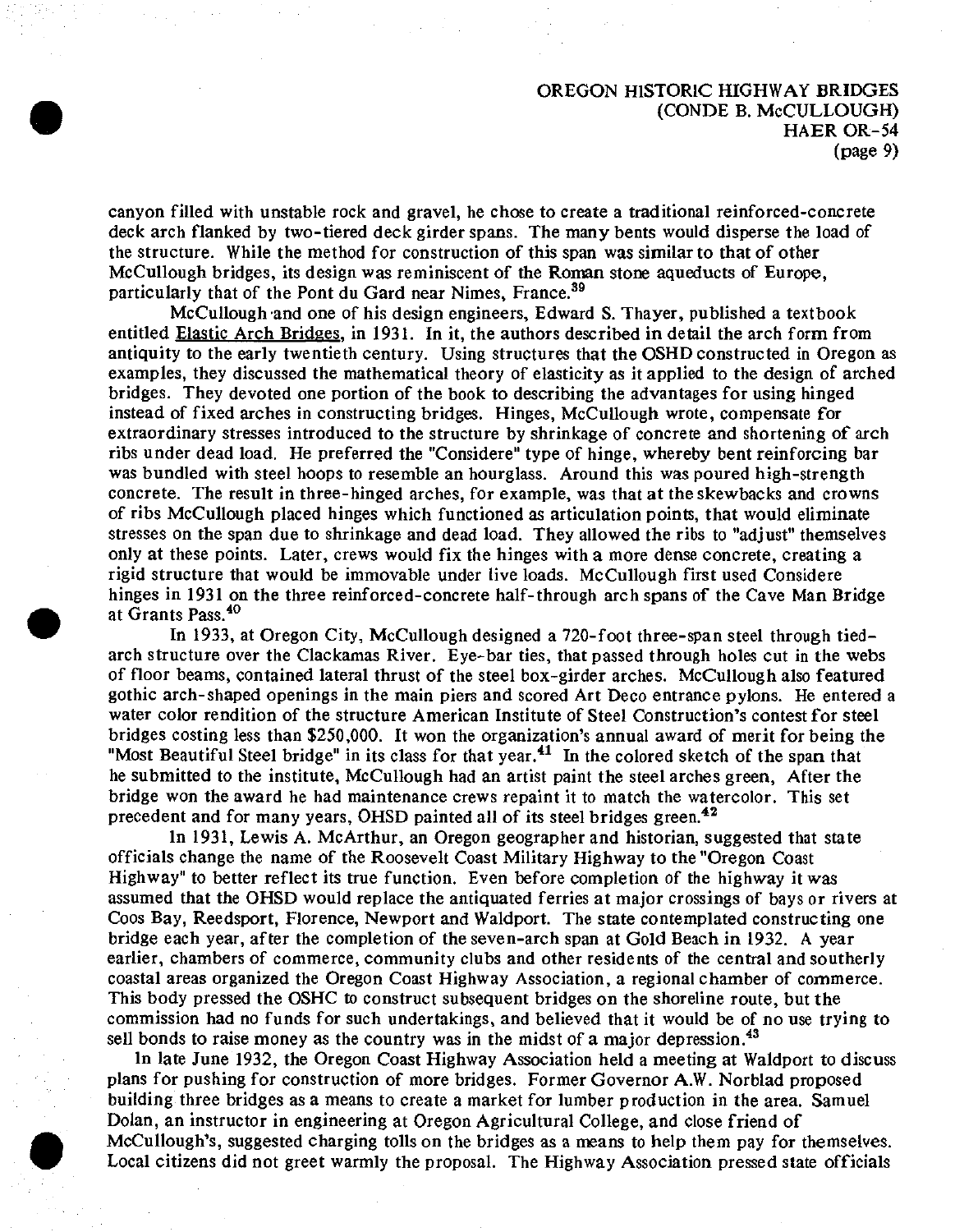## OREGON HISTORIC HIGHWAY BRIDGES (CONDE B. McCULLOUGH) HAER OR-54 (page 10)

to appeal to the Reconstruction Finance Corporation for funds. President Herbert Hoover created the RFC, in 1932, to help banks, railroads, and other key economic institutions in business. Nevertheless, Hoover lost his bid for reelection that year and his successor, Franklin Delano Roosevelt, canceled the RFC. Charles L. McNary, Republican from Oregon, became U.S. Senate minority leader in March of that year and help spearhead a bipartisan campaign supporting Roosevelt's New Deal plans for national economic recovery. He wholeheartedly lobbied for the National Recovery bill and worked for its quick passage. The National Industrial Recovery Act helped industry re-absorb four million unemployed workers by creating jobs in a large program that oversaw the construction of roads, bridges, dams, and public buildings. The NIRA created the Public Works Administration to finance these projects with a \$3 billion budget.<sup>44</sup>

At McNary's insistence, the OSHC applied to the PWA to fund construction of five major bridges along the coast. While McCullough's design engineers had already drawn up preliminary plans for a bridge at Waldport, they had none for the others. McCullough had kept close ties with Oregon Agricultural College, in Corvallis, by teaching night courses in the late 1920s. He was acutely aware of the abilities of his students and offered to those of high caliber, such as Ivan Merchant and A.E. Johnson, employment with the bridge section of OSHD. With the possibilities of federal financing for all five spans to replace the ferries, he doubled the size of his staff by bringing to Salem some of his experienced district engineers and recruiting the others. Because of limited office space, he split the team into day and night shifts and rushed to complete drawings for all of the bridges. They finished the plans in six months.<sup>45</sup>

Many coastal residents, however, believed that the bridges should be constructed of wood to help local lumber businesses. The State Highway Commission seriously considered using wood but decided it would not be practical for the region's climate. The high winds and damp salt air of the coast would cause maintenance costs to run too high. Bridges constructed from steel and reinforced concrete would last much longer than wood. Besides, state officials argued, the amount of wood required for the wooden falsework for the construction of steel and concrete bridges would be nearly as much as if the bridges themselves were made of wood. Still, lumber interests agitated. At a highway commission meeting in Portland they pushed for the use of wood on the coastal bridges. McCullough feared that if their pressure caused delay, the federal money would go elsewhere. In addition, the federal government would not approve the use of wood for the five bridges. Residents' fear of the loss of federal money, which for them would mean the loss of an anticipated influx jobs and business revenue, eventually caused them to support the proposal for the spans. The federal government granted final approval of the plans, and in the summer of 1934 contracts were awarded for the construction of five steel and concrete coastal bridges totaling \$5,402,00O.<sup>46</sup>

The original agreement with the PWA stipulated that the federal government would grant the state \$1,402,000, and loan state \$4,200,000 to be reimbursed through the sale of bonds. Within the state, however, the question of payments had not been resolved. Eastern Oregonians disliked the idea of saddling state residents with a general obligation to fund the construction of bridges along the coast highway. They preferred not to give monetary support for something that they had no use for. Western Oregonians saw tolls as unfair because the bridges were part of an ongoing highway improvement program for the whole state. In any event, increased highway revenues gave the state new confidence to pay back the loans, and the 1935 state legislature dropped any ideas of collection tolls on the bridges.<sup>47</sup>

For the five coastal bridges McCullough provided the inspiration for a variety of designs. As one has said, "Mac would lay out the overall job." For example, on the bridge for Newport, McCullough picked up a piece of paper and a pencil, and said, '"Now ... this it about what you are going to do.'... And he drew this spandrel arch in there and the roadway and ... now, there it is,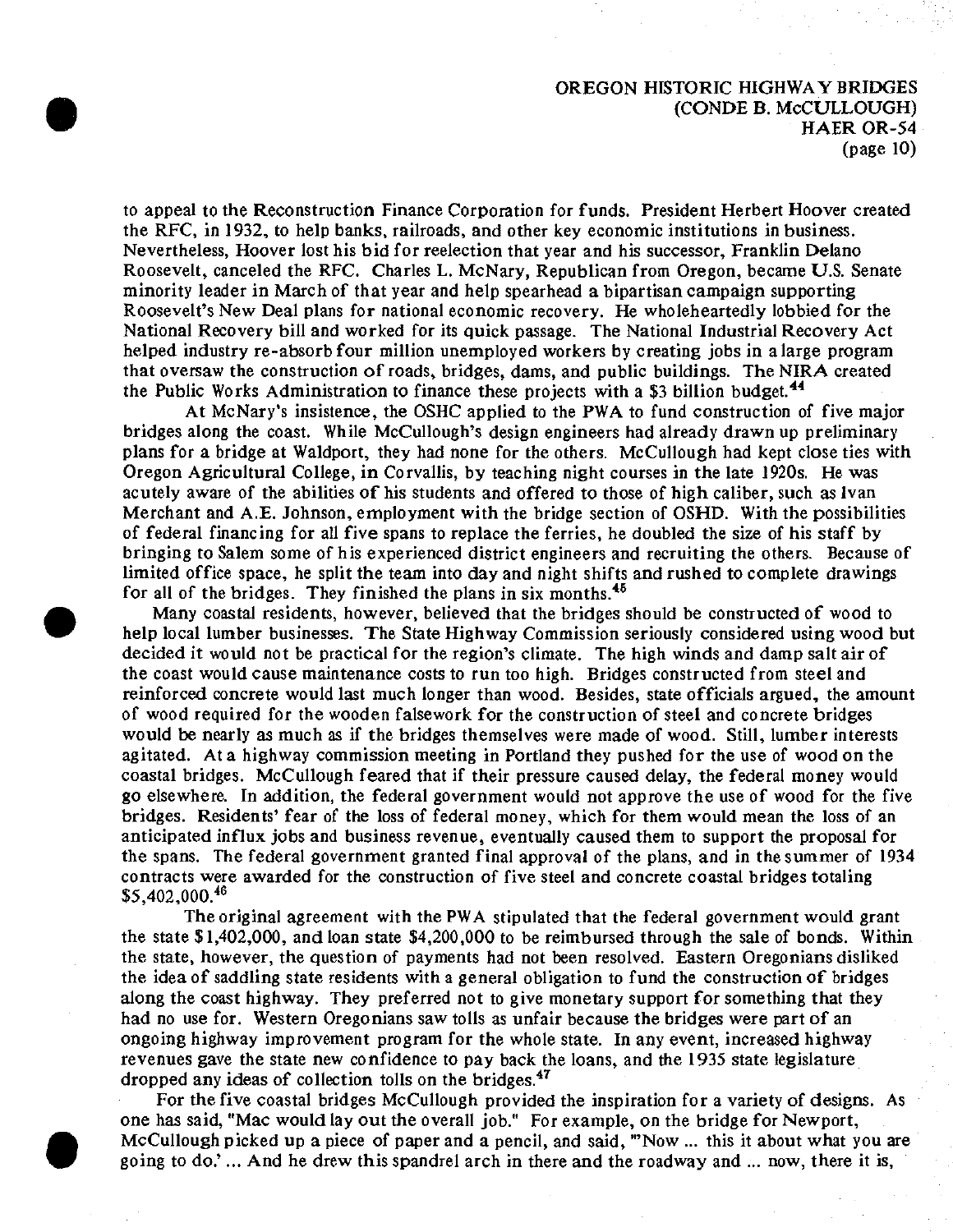go ahead. ... And of course about every two or three weeks he'd come back to see how you were getting along."

McCuIlough created a unique design for each of the five bridges. All incorporated classic details with the popular Art Deco style of the 1930s. They seemed to "grow out of the land," wrote one historian, and "provide a natural continuity of land and space, respecting and enhancing the existing natural forms and forces." Each structure was unique, having an identity all its own, differing greatly from the other four. Nevertheless, the common bond shared among them all was McCullough's reliance on the arch, the age old form. In 1934, OAC presented McCullough with an honorary doctoral degree in Civil Engineering.<sup>48</sup>

The OSHC let contracts for the five bridges in the spring of 1934. Construction began almost immediately. At Waldport, McCuIlough planned a 3,028-foot structure with reinforcedconcrete deck girder and deck arch approaches to a series of three reinforced-concrete tied arches over the navigable channel of Alsea Bay. For Newport, he created a 3,260-foot bridge across Yaquina Bay with a  $600$ -foot steel central through arch flanked by steel deck arches.<sup>49</sup>

In the 1930s, both the Siuslaw and Umpqua Rivers still had much shipping traffic and required spans that would let tall ships pass along their navigable channels. In crossing the narrow and deep Siuslaw River at Florence, McCuIlough designed a bascule draw bridge as part of a 1,650-foot structure with deck girder approaches and a central span of two reinforced-concrete tied arches on either side of the moveable section. At Reedsport, the Umpqua River was wide and shallow. So, he designed a 2,213-foot bridge with a steel truss tied-arch swing span flanked by pairs of reinforced-concrete tied arches. Finally, at Coos Bay, McCuIlough constructed a 5,337-foot structure with a high-clearance, 793-foot steel cantilever truss main span.<sup>50</sup>

Contractors completed the five coastal bridges in 1936 and the Oregon Coast Highway, U.S. 101, became a continuous route the length of the state. The project held great significance for the people of Oregon. It provided jobs for people unemployed by the Great Depression, and aggregated over 2.1 million man hours directly on the bridges. In addition, it benefitted Oregon industries by consuming 16 million board feet of lumber, 54,000 cubic yards of sand, 110,000 cubic yards of gravel, and 182,000 barrels of cement. It was also expected that future revenue from tourism along the highway would increase greatly, to the benefit of both the state and the region. After construction of the bridges tourism jumped 72 percent in one year.<sup>51</sup>

The bridges also capped twenty-two years of construction on the Oregon Coast Highway. Concrete was the primary construction material not only for its durability in the climate but also for its beauty in form. McCuIlough gave much attention to appearance and called his bridges "jewel-like clasps in perfect settings, linking units of a beautiful highway."<sup>52</sup>

During the years of construction on the five coastal bridges, McCuIlough and Raymond Archibald, one of his design engineers, were in Central America on a project with the U.S. Bureau of Public Roads. Throughout the 1920s the U.S. government and those of Central American countries in the Pan-American Union pressed for construction of a continuous road connecting the republics of Guatemala, El Salvador, Honduras, Nicaragua, Costa Rica, and Panama, as the Inter-American Highway. Ultimately, it would become part of the Pan-American Highway, a continuous road from Alaska, through North America and Central America to Tierra del Fuego at the southern tip of South America. McCuIlough and Archibald left Salem in December 1935 for San Jose, Costa Rica, where they worked on the design of many structures for the proposed route, including three short-span suspension bridges. They returned to Oregon in the spring of 1937.

In 1934, Congress appropriated \$1 million for the construction of a number a bridges along the route of the Inter-American Highway. McCullough's major contributions to the project included a self-anchoring, truss-type, eye-bar suspension bridge over the Rio Tamazulapa, in Guatemala; a cable suspension bridge with twin 330-foot spans over the Rio Choluteca, in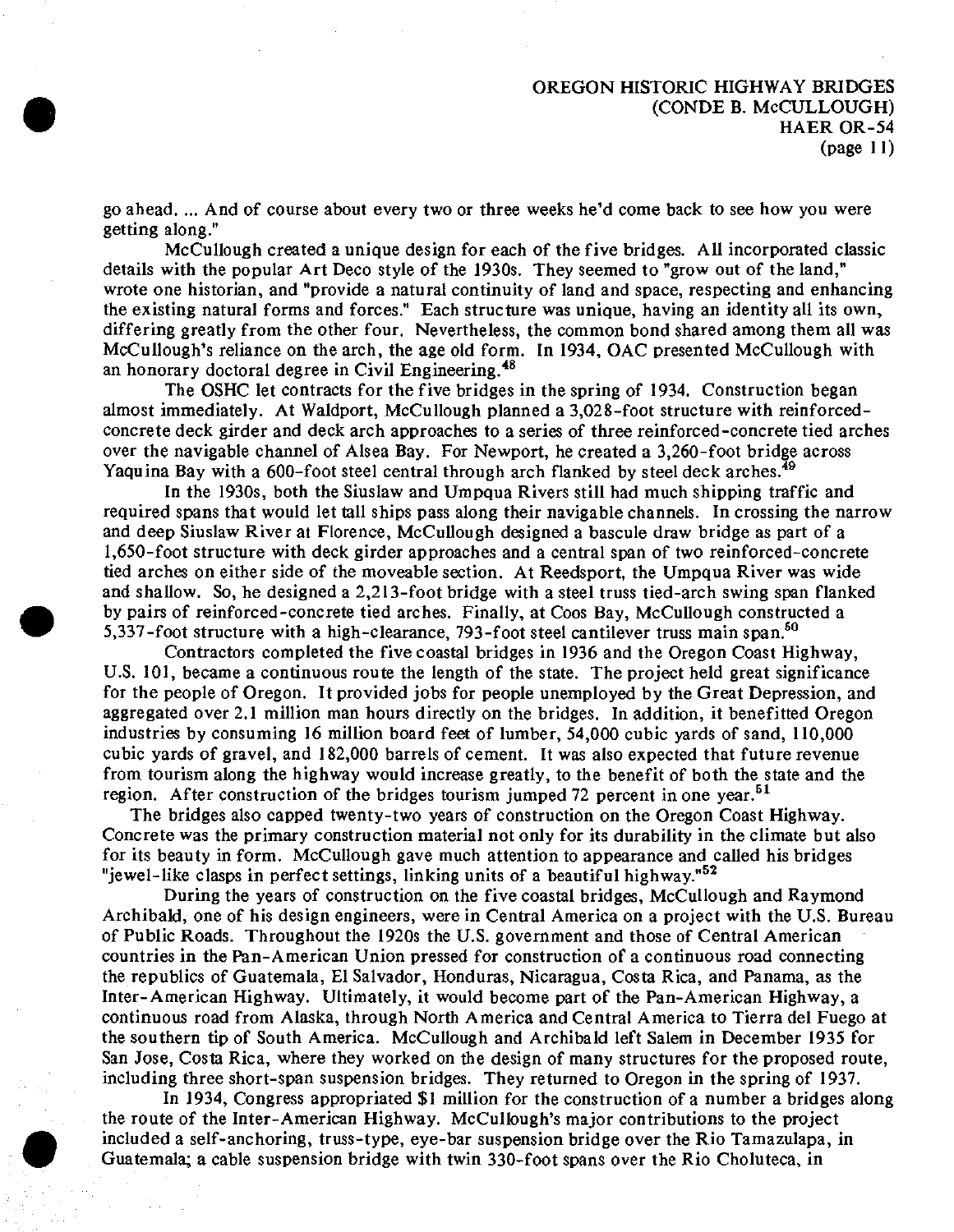### OREGON HISTORIC HIGHWAY BRIDGES (CONDE B. McCULLOUGH) HAER OR-54 (page 12)

Honduras; and a single-span cable suspension bridge over the Rio Chiriqui, in Panama. The remoteness of each site limited the types of construction that he could employ. Local workers quarried native stone for the piers for all three bridges because of the extraordinary costs for transporting reinforcing bar and the components of concrete to the sites. He chose the suspension bridge form because he believed, through mathematical calculation, that it was the most economic alternative. $53$ 

**t**

All three bridges resemble each other, but the span in Guatemala is most typical of McCullough's past designs. He had made it a point to study Mayan culture while on the Inter-American highway project and became fascinated with Mayan art and hieroglyphics. Later, in Salem, he frequently lectured on the topic to civic organizations. On the eye-bar span over the Tamazulapa, McCullough used Mayan symbols to decorate entry pylons, panels for balustrades, and the towers. He once wrote that the treatment was "unusual but logical," because Guatemala was the center for Mayan civilization from A.D. 200 to 300. He introduced "in relief work," "variations and elaborations encountered in the embellishments of the Mayan structures." The treatment was not unlike that seen on the Oregon bridges, where he used gothic and Art Deco details, which were part of American and western European cultural heritage.<sup>54</sup>

When McCullough returned to Salem in the spring of 1937 he did not resume his duties as State Bridge Engineer. Glenn S. Paxson, one of his field engineers, had taken the post on a temporary basis when he left for Central America. Instead, McCullough was promoted to the post of Assistant State Highway Engineer, a role he had taken, in addition to his duties as bridge engineer, in 1932. Yet, by 1937 the OSHC made it a separate office, because of an expansion of the highway department. Paxson, then, officially became Bridge Engineer and held the post until 1953. Suddenly, McCullough was no longer directly involved in bridge design and became solely an administrator.

In the late 1930s and early 1940s, McCullough added to his research publications on economics of highway construction, including a bulletin on short-span suspension bridges and articles on composite timber and concrete structures for low-cost spans for county roads. He also authored a two-volume textbook, The Engineer at Law: A Resume of Modern Engineering Jurisprudence, with his son John. In 1928, McCullough earned a law degree from Willamette University, because of a personal interest about litigation in highway construction. By the early 1940s, he decided to write on the subject to make them "better engineers," by giving them a "broader outlook, one capable of more enlightened cooperation with the legal profession.<sup>\$5</sup>

McCullough's life centered around bridges and bridge design, though he did spend much time with his wife and son at their home in Salem. They built a house on West Lefelle Street in the mid 1930s. He lived there the rest of his life. He took a genuine interest in civic responsibility almost from the start of his career with the state highway department and became a member of the Salem Chamber of Commerce in 1923. In 1945 he was elected chairman of the city's first long-range planning commission that considered growth of Salem and its effect upon zoning ordinances, air and rail terminals, arterial streets, bridges crossing the Willamette river, and general aesthetic appeal. He was also a Rotarian, a Mason, and a confirmed Republican. He was one of the few state employees in Salem who took an interest in the city, at a time when many local business owners believed that civil servants were lazy and unworthy of their "large" salaries. But not so with McCullough, he outwardly expressed concern for the city and pledged his support to find solutions for its problems.<sup>56</sup>

McCullough did not fish or hunt, but he loved to garden. He also sang and played the piano when he got the chance, at conventions or informal gatherings, but not in organized groups. He was always full of wit and liked a good story. At one time, he wrote some fiction, patterning it after the serials found in the Saturday Evening Post, instead using an engineer as his hero, but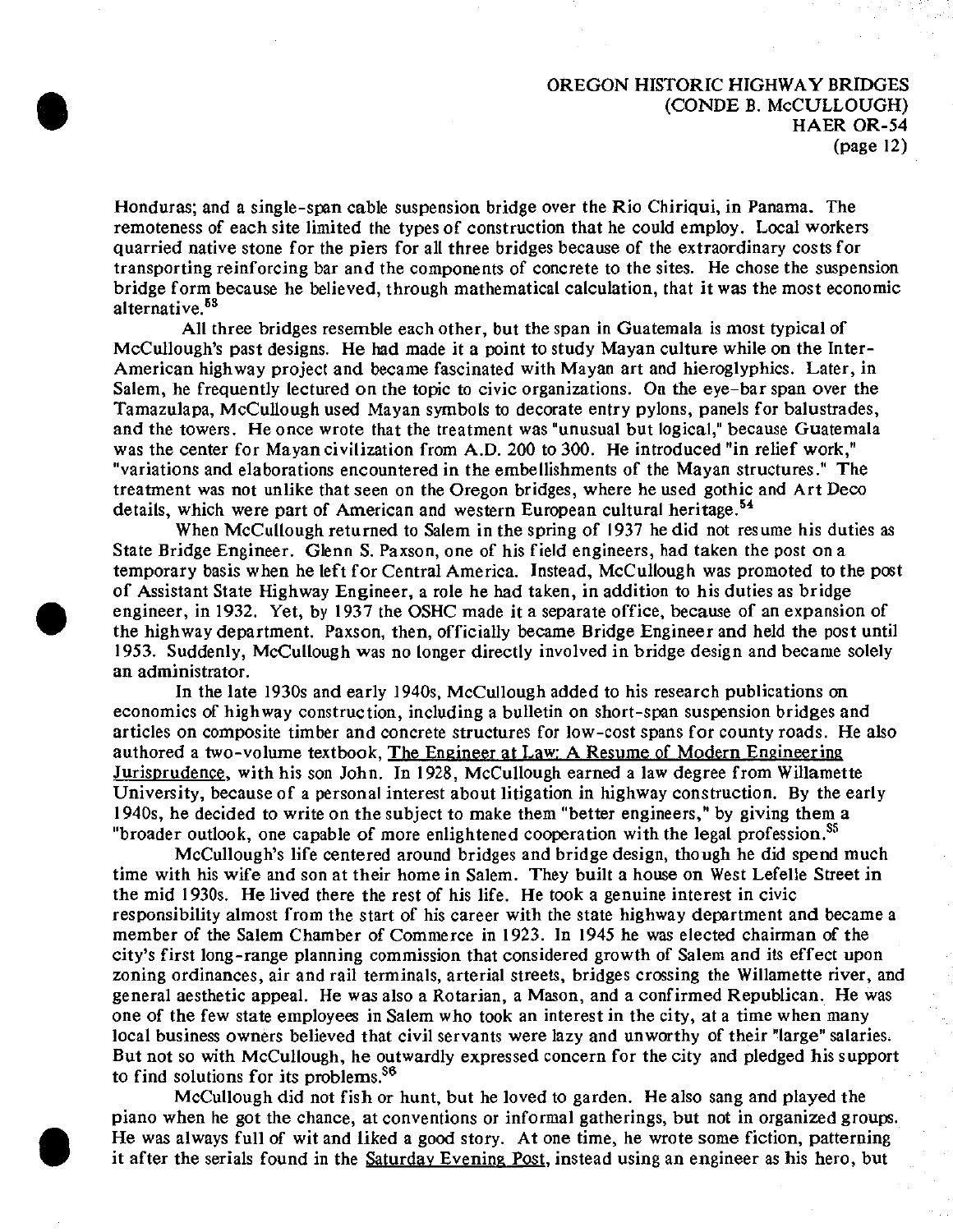none was ever published. He also had a passion for reading what many perceived as outlandish science fiction.<sup>57</sup>

McCullough's first love remained with engineering. Even though he had many extracurricular activities, his idea of recreation was work. He once wrote, "All fields of knowledge overlap. A profound understanding of any profession, therefore, requires a knowledge of many others. There is no narrower man than the specialist who knows naught outside his specialty."<sup>58</sup>

In early 1942, McCullough had a heart attack. All the years of sixteen-hour work days and endless packs of cigarettes had caught up with him. His doctor ordered him to quit the tobacco and work at a slower, less demanding pace. McCullough obeyed him for a few years, but finally told his wife, "If I have to live like this the rest of my life, I don't want to live." So, he fell back to old habits. Late in the afternoon of May 6, 1946, McCullough had a massive stroke. He had been working in his yard and came inside to clean up before supper. His wife found him slumped on the floor in the bathroom. He never regained consciousness and died that evening, less than a month short of his fifty-ninth birthday. Funeral services were held in Salem, and McCullough's ashes were interred in a local mausoleum.<sup>59</sup>

McCullough was someone who was deeply committed to anything that he did whether it be as a bridge designer or vestryman at Saint Paul's Episcopal Church. He had an active mind, always reading, listening, watching, and learning, be it Mayan culture or city planning. Some advice that he gave his son John during World War II bears out his philosophy,

... In the practice of law one never knows when certain miscellaneous information will become extremely useful. ... Offhand, it probably doesn't seem to you that anything which you are learning now could possibly be of value to you in trying a lawsuit later on ... you never can tell. [So,] learn everything you can about the Navy, about seamanship, and about navigation.<sup>60</sup>

Someone once asked McCullough if it gave him <sup>a</sup> great source of pride to "be able to drive up and down this state and see the great highways and beautiful bridges that [he] helped build." He replied,

You know, my good sir, if we engineers had souls which <sup>I</sup> doubt, we might have to take to the back roads to keep from blushing every time we see some of the things we have done. But on the other hand, I'm kinda human like the rest of humanity, and I'll admit that there's at least one or two bridges I've had a hand in, and when I look at them, I kinda figure I'll have some alibi when I see St. Peter. Not all of 'em, you understand, but some of 'em did come out so good they make life worth living.<sup>61</sup>

McCullough loved his work and enjoyed life. Hundreds of bridges were built in Oregon during his years as state bridge engineer. Of those, thirty-two were arched spans. In 1947 the state dedicated the Coos Bay span as the "Conde Balcom McCullough Memorial Bridge" in his honor for his genuine contribution to the creation of the state's modern the state's highway system. Many of his bridges are listed in the National Register of Historic Places, and a number of them have been awarded ASCE status as National Historic Engineering Landmarks.

McCullough was the renaissance man. He willingly created bridges with a relatively new material, reinforced-concrete. Yet, he appreciated the smooth, comforting outline of a masonry arch. He combined the two, the new with the old, and gothic with modern, to create works the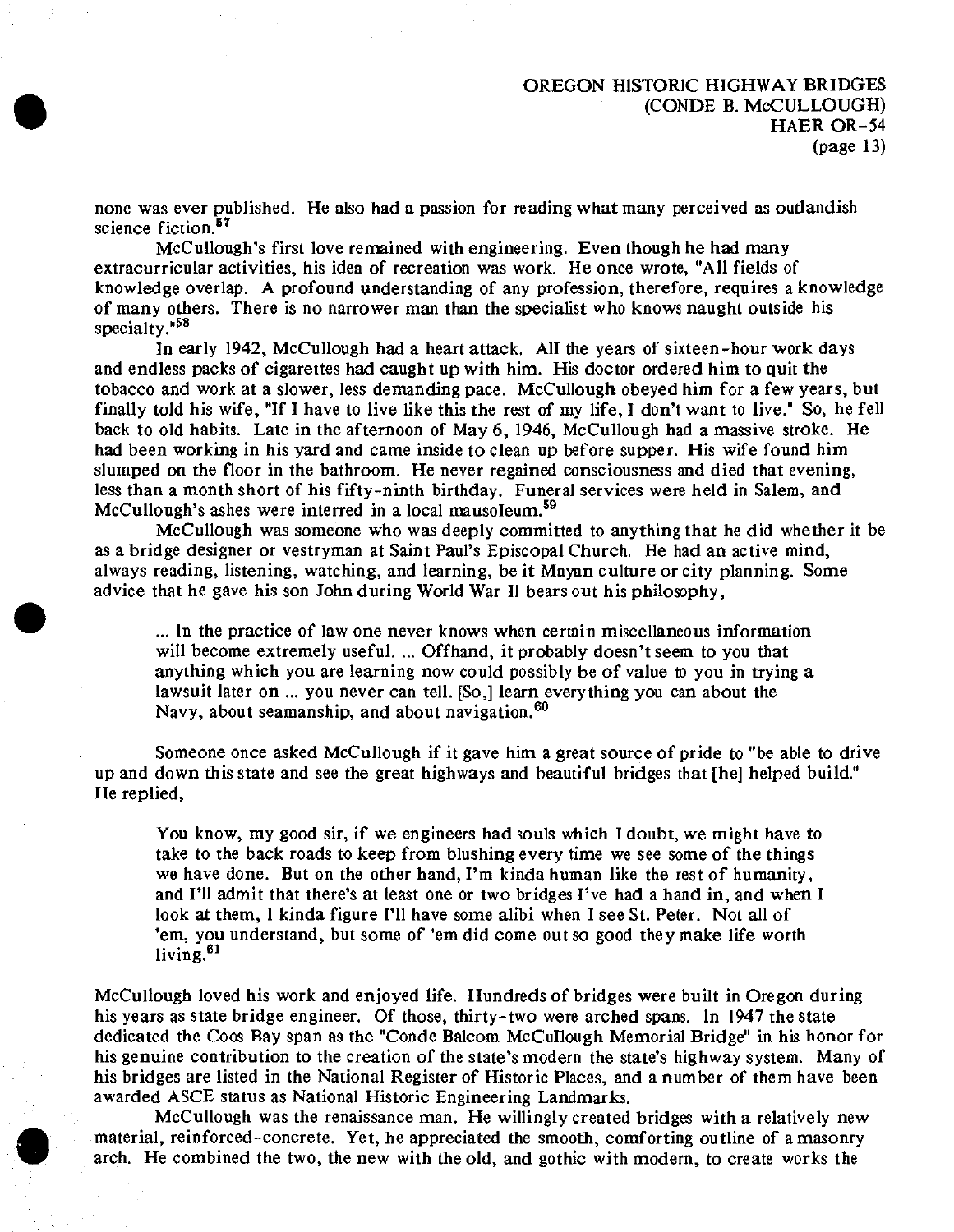spanned the generations, examples of technology on the cutting edge, for all to see. In 1937, nine years before his death, C.B. McCullough penned to a friend his own view on the purpose of bridges, he wrote,

.. . From the dawn of civilization up to the present, engineers have been busily engaged in ruining this fair earth and taking all the romance out of it. They have cluttered up God's fair landscape with hideous little buildings and ugly railroads. The highway builders have ruined all the fishing so that there is no place where one can go and get away from it all. As a last and final insult, there appears to be a movement on foot to clutter up the right of way with blazing artificial lights at night so that there will be no place on the road for the young folk to park and engage in their usual amorous avocations. Personally I am too old for this to make any difference, but, nevertheless, I deplore it.

There is no romance nor poetry left in the world and I think the Democrats are going to carry the next election. The only reason that I am living at all is that the price of just an ordinary casket is so high at the present time that I can't afford to die.

Personally, I am all for the old covered bridge. It wasn't wide enough nor strong enough to carry the loads, it is true, but it was long enough to reach from one bank of the river to the other, which is all that a bridge is supposed to do anyway. Ninety-nine and seven tenths percent of the people who travel over the rivers now would be a lot better off if they stayed at home in the first place. They simply travel the roads and burn up more gas so that we can build more roads for them to burn up gas on. It is a vicious circle. The whole thing is the responsibility for the engineers. If we only knew the truth, the decline of ancient Babylon and the complete dissolution of Sodom and Gomorrah were probably dated from the time when they formed the first engineering society. However, I don't know that there is anything we can do about it. The engineers will never stop as long as there is any timber left to make stakes out of, which last fact ought to make business good for the lumber industry.

Yours in the interest of old covered bridges, winding trails, quiet pools and romance, ... 62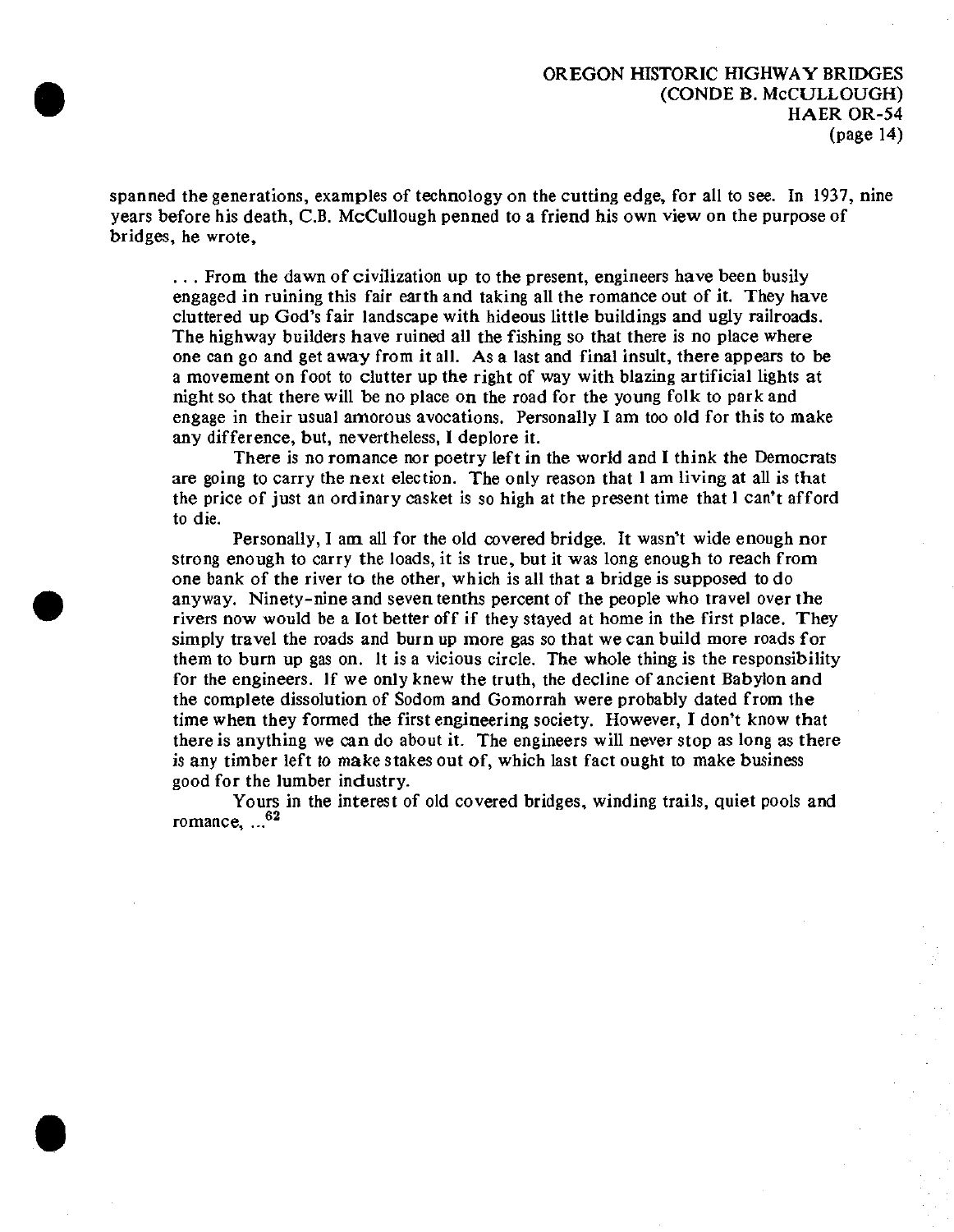# OREGON HISTORIC HIGHWAY BRIDGES (CONDE B. McCULLOUGH) HAER OR-54 (page 15)

CONDE B. McCULLOUGH (1887-1946)  $\mathbf{S}$  . The set of  $\mathbf{S}$ 

ŧ.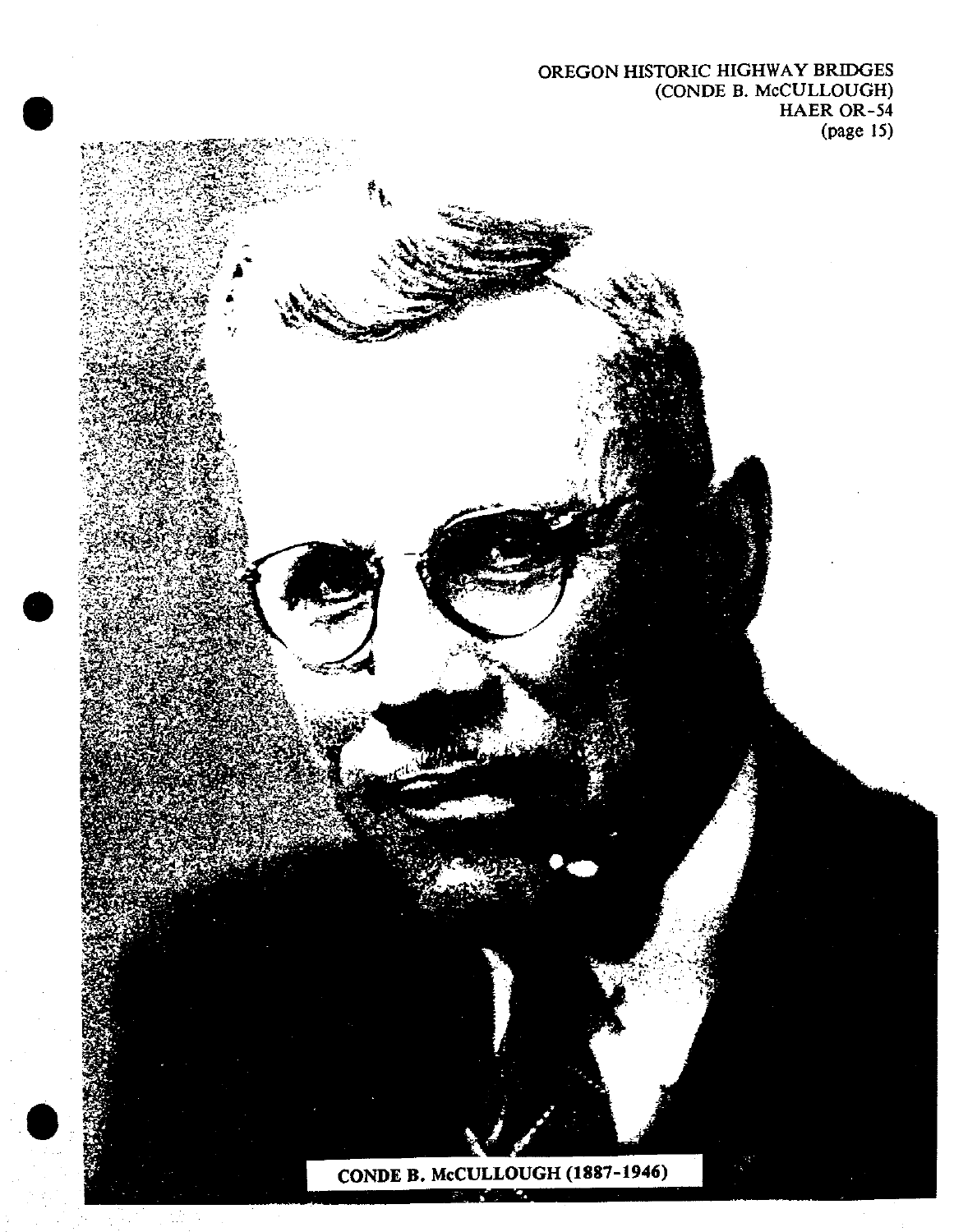#### CHRONOGLOGY OF CONDE B. McCULLOUGH

- 1887 Born in Redfield, Dakota Territory
- 1910 Bachelor's Degree in Civil Engineering, Iowa State College, Ames, Iowa
- 1910-1911 Employed, Marsh Engineering Company, Des Moines, Iowa
- 1911-1916 Designing Engineer, Iowa Highway Commission
- 1913 Married Marie Roddan
- 1916-1919 Professor of Civil Engineering, Oregon Agricultural College, Corvallis, Oregon

1919-1935 State Bridge Engineer, Oregon State Highway Department

1928 Bachelor's Degree of Laws, Willamette University, Salem, Oregon

- 1932-1946 Assistant State Highway Engineer, Oregon State Highway Department
- 1934 Honorary Doctor of Civil Engineering, Oregon State College, Corvallis, Oregon
- 1935-1937 Inter-American Highway Project, San Jose, Costa Rica
- 1946 Died, Salem, Oregon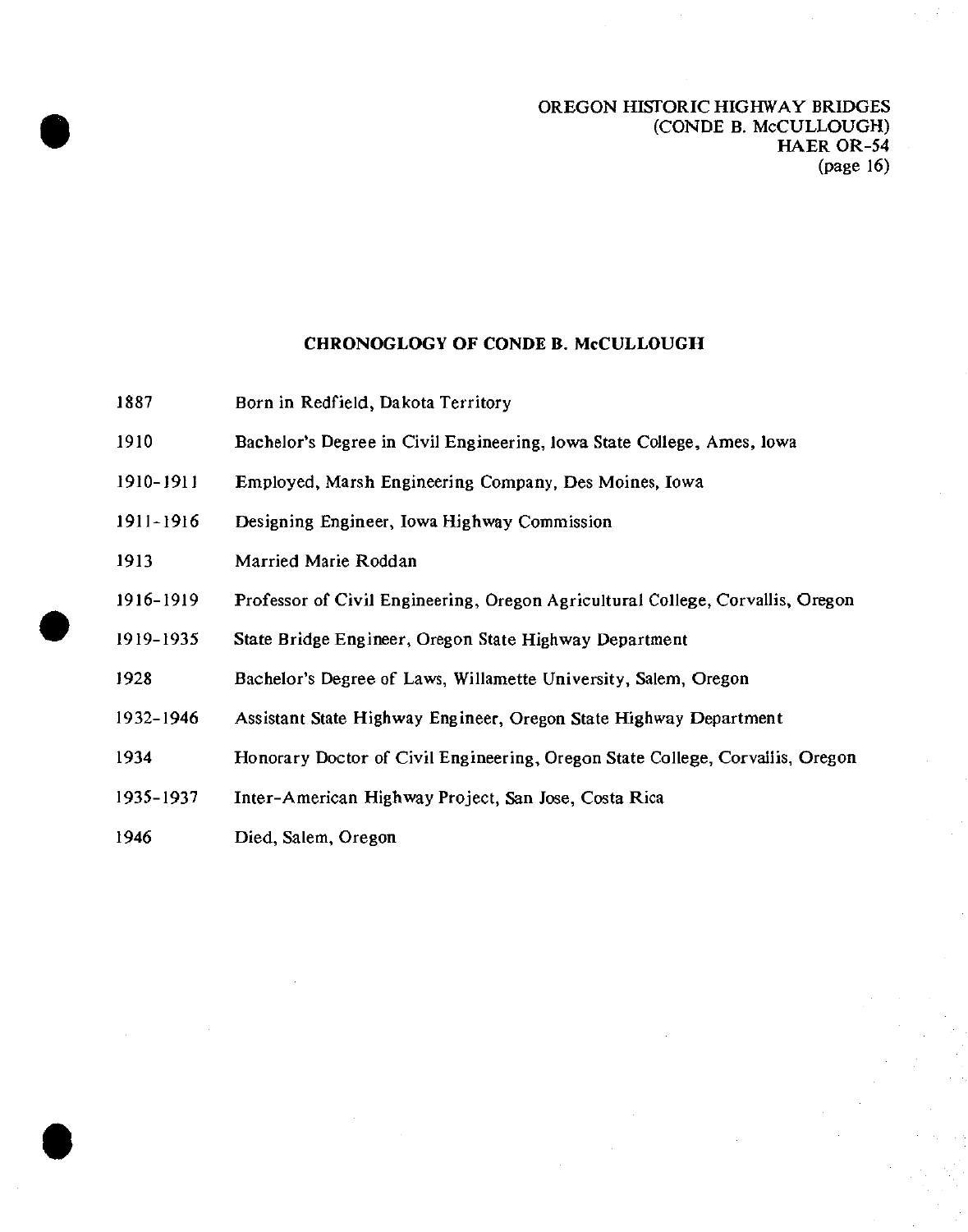#### OREGON HISTORIC HIGHWAY BRIDGES (CONDE B. McCULLOUGH) HAER OR-54 (page 17)

#### CONDE B. McCULLOUGH BRIDGES IN OREGON

- 1920 Rock Point Arch Bridge (HAER OR-29), Jackson County, one 113-foot reinforcedconcrete deck arch, total length 505'
- 1920 Oswego Creek Bridge, Clackamas County, one 130-foot reinforced-concrete deck arch, total length 330'
- 1920 Mosier Creek Bridge (HAER OR-28), Wasco County, one 110-foot reinforced-concrete deck arch, total length 182\*
- 1921 Dry Canyon Creek Bridge (HAER OR-30), Wasco County, one 75-foot reinforcedconcrete deck arch, total length 101\*
- 1922 Myrtle Creek Bridge, Douglas County, three 130-foot reinforced-concrete deck arches, total length 547'
- 1922 Oregon City Arch Bridge (HAER OR-31), Clackamas County, one 360-foot steel halfthrough arch, total length 745\*
- 1924 Winchester Bridge (HAER OR-33), Douglas County, seven 112-foot reinforced-concrete deck arches, total length 884'
- 1924 Grand Ronde River Bridge, Union County, one 134-foot reinforced-concrete deck arch, total length 312\*
- 1925/ Umatilla River Bridge, Umatilla County, three 110-foot reinforced-concrete deck arches, 1951 total length 439' total length 439'
- 1925 Fifteemnile Creek Bridge, Wasco County, one 120-foot reinforced-concrete deck arch, total length 148<sup>\*</sup>
- 1926 Crooked River High Bridge (HAER OR-35), Jefferson County, one 330-foot steel deck arch, total length 464\*
- 1927 Gold Hill Bridge (HAER OR-37), Jackson County, one 143-foot reinforced-concrete barrel arch, total length 443'
- 1927/ Depoe Bay Bridge (HAER OR-36), Lincoln County, one 150-foot reinforced-concrete<br>1940 deck arch, total length 312' deck arch, total length 312'
- 1927 Rocky Creek Arch, Lincoln County, one 160-foot reinforced-concrete deck arch, total length 360'
- 1928 Soapstone Creek Bridge, Clatsop County, one 108-foot reinforced-concrete deck arch, total length 152'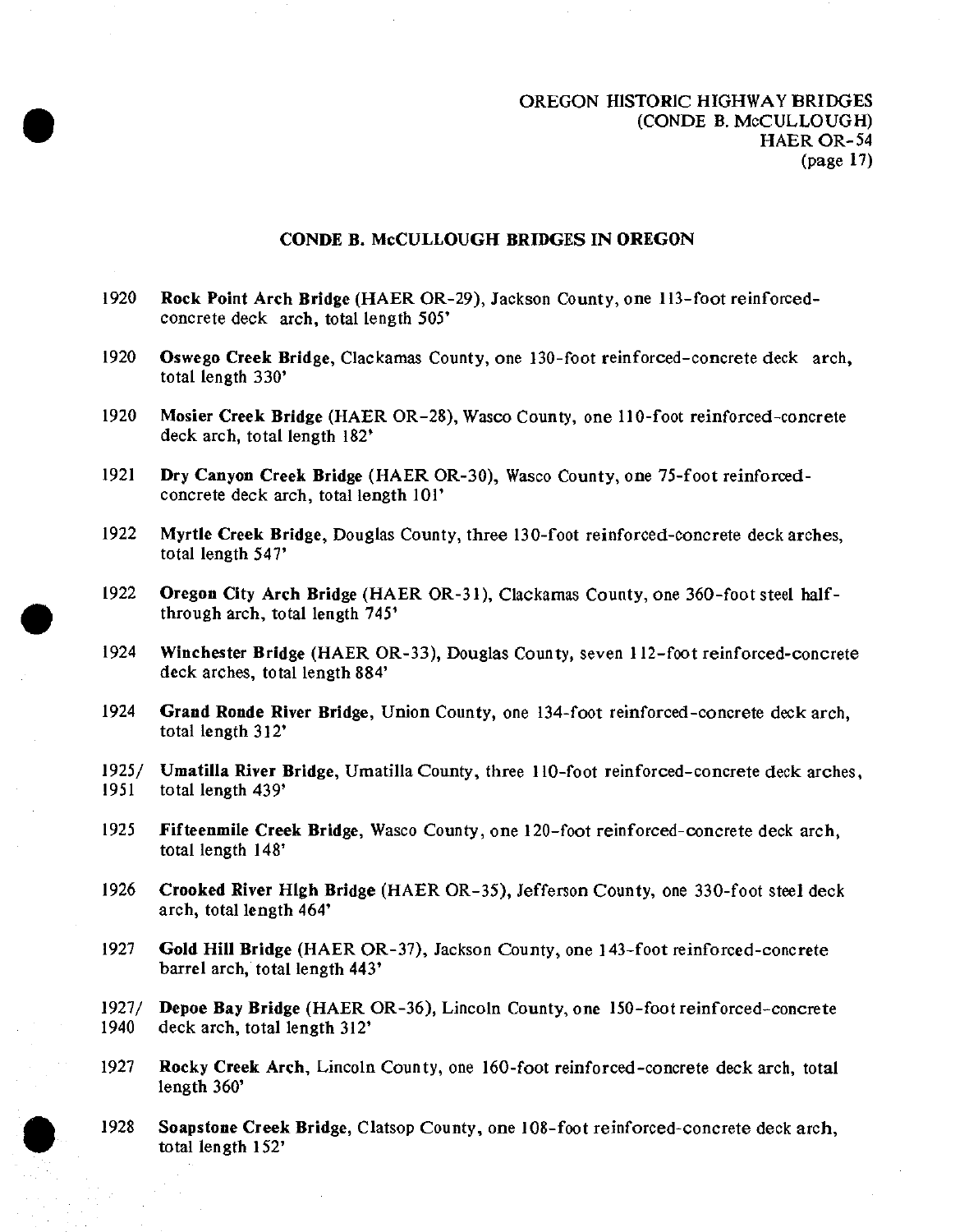- 1930 Klamath River Bridge, Kiamath County, three 100-foot reinforced-concrete through arches, total length 370\*
- 1931 Wilson River Bridge (HAER OR-39), Tillamook County, one 120-foot reinforcedconcrete through tied arch, total length 180'
- 1931 Ten Mile Creek Bridge, Lane County, one 120-foot reinforced-concrete through tied arch, total length 180'
- 1931 Big Creek Bridge, Lane County, one 120-foot reinforced-concrete through tied arch, total length 180'
- 1931 Caveman Bridge, Josephine County, three 150-foot reinforced-concrete half-through arches, total length 550'
- 1932 Bridge at Mouth of Rogue River (HAER OR-38), Curry County, seven 230-foot reinforced-concrete deck arches, total length 1,898'
- 1932 Hood River Bridge, one 100-foot reinforced-concrete deck arch, total length 188'
- 1932 Cape Creek Bridge (HAER OR-41), Lane County, one 220-foot reinforced-concrete deck arch, total length 619'
- 1933 Santiam River Bridge (HAER OR-42), Marion and Linn Counties, three 220-foot reinforced-concrete through arches, total length 780'
- 1934 South Umpqua River Bridge, Douglas County, three 180-foot steel through tied arches, total length 548'
- 1936 Umpqua River Bridge (HAER OR-45), Douglas County, one 430-foot steel through truss tied arch swing span, four 154-foot reinforced-concrete through tied arches, total length 2,206'
- 1936 Siuslaw River Bridge (HAER OR-10), Lane County, one 140-foot double-leaf bascule steel draw span, two 154-foot reinforced-concrete through tied arches, total length 1,568'
- 1936 Alsea Bay Bridge (HAER OR-14), Lincoln County, one 210-foot and two 154-foot through tied arches, six 150-foot deck arches, all reinforced-concrete, total length 3,011'
- 1936 Coos Bay Bridge (HAER OR-46), Coos County, one 793-foot and two 457-foot steel cantilever truss spans, thirteen 265-foot reinforced-concrete deck arches, total length 5,305'
- 1936 Yaquina Bay Bridge (HAER OR-44), Lincoln County, one 600-foot steel through arch, two 350-foot steel deck arches, five 265-foot reinforced-concrete deck arches, total length 3,223'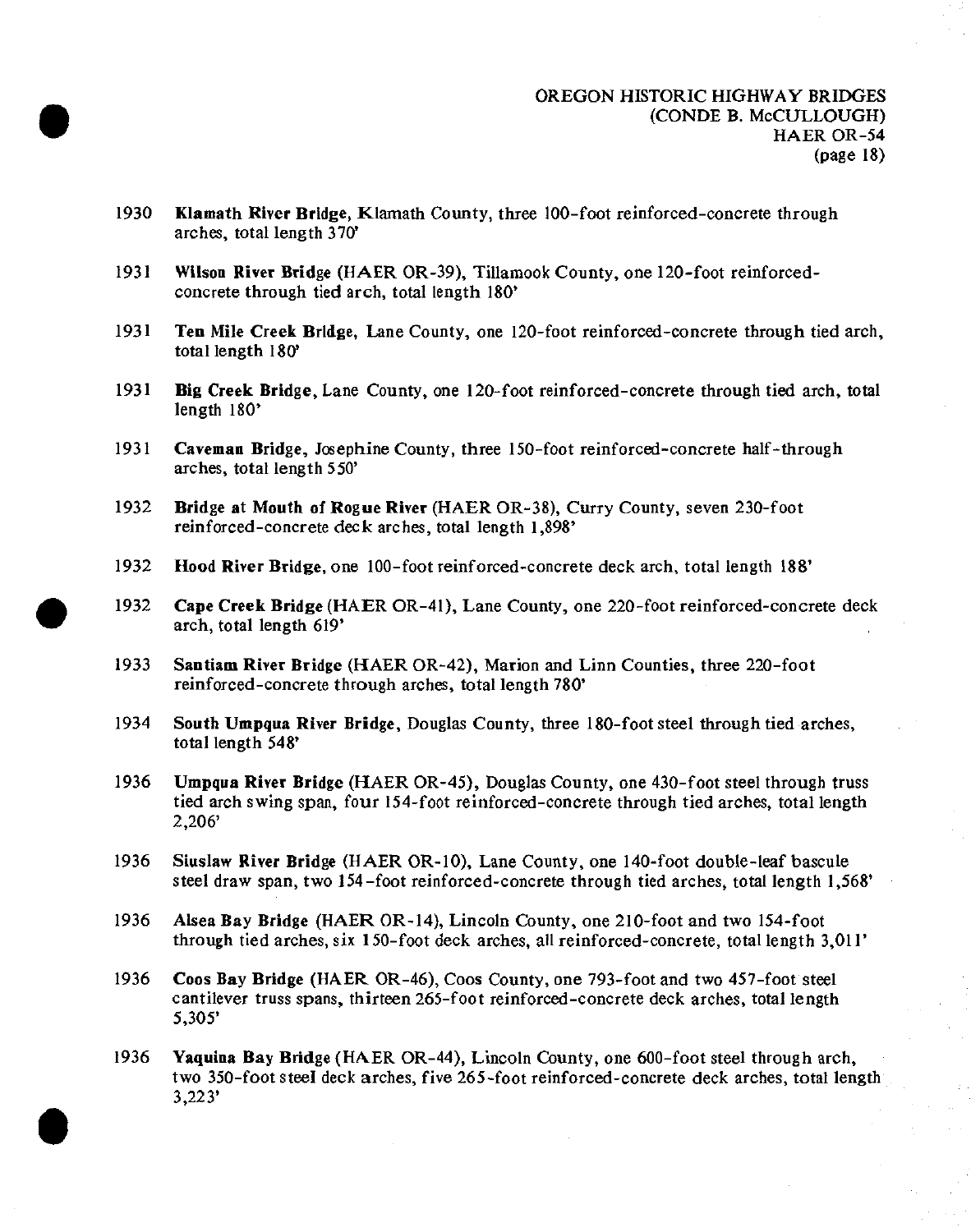## OREGON HISTORIC HIGHWAY BRIDGES (CONDE B. McCULLOUGH) HAER OR-54 (page 19)

#### ENDNOTES

1. John R. McCullough, personal interview with Louis F. Pierce, Chief Engineer of OBEC, 13 May 1980, Salem, Oregon, (transcript in the personal collection of Pierce).

2. Ibid.

3. Ibid.

4. Iowa State College, General Bulletin. 1906. pp. 154-63.

5. Ibid.; "McCullough," National Cyclopaedia.

6. "[J.B. Marsh], the Designer," Iowa Department of Transportation, Tms, n.d., p.l. Copy from the Kansas State Historical Society, Topeka, Kansas.

7. Larry Jochims, "Masonry Arch Bridges of Kansas," Tms, Kansas State Historical Society, n.d., p.3.

8. "[J.B. Marsh], the Designer," pp.2-3; Jochims, 4-5; James B. Marsh, U.S. Patent No. 1,035,026, 6 August 1912.

9. Jochims, "Marsh Arch Bridges: A Part of Kansas' Transportation History," Kansas Preservation March-April 1983 (Kansas State Historical Society), pp.1-5.

10. William A. Lundquist, Bridge Engineer, Iowa Department of Transportation, Letter to Mrs. H.E. Groth, 20 November 1986; C.B. McCullough, "Concrete Highway Bridge Construction as Standardized by Iowa Commission," Engineering News-Record 70, 7 March 1914, pp.514-17; "MacDonald, Thomas Harris," Who Was Who in America, vol. 3 (Chicago: A.N. Marquis Company, 1960).

11. Nelson to Hadlow; Interview, Pierce and McCullough, pp. 2,20; Lundquist to Groth; Purcell, Charles Henry," Who Was Who in America, vol. 3.

12. C.B. McCullough, "The Design of Concrete Highway Bridges with Specific Refernce to Standardization," Engineering and Contracting 43, 24 March 1915, pp. 268-70.

13. Ibid.; McCullough, Economics of Highway Bridge Design (Chicago: Gillette Publishing Company, Technical Publishers, 1929), pp.23 and 103-120.

14. P.M. Stephenson, retired bridge section employee of OHSD, Interview with Louis Pierce, 4 June 1980, (transcript in personal collection of Pierce).

15. Ivan Merchant, retired bridge section employee of OHSD, Interview with Louis Pierce, 4 June 1980, (transcript in personal collection of Pierce).

16. Ibid.; Oregon State Highway Commission, Fourth Biennial Report. 1918-19.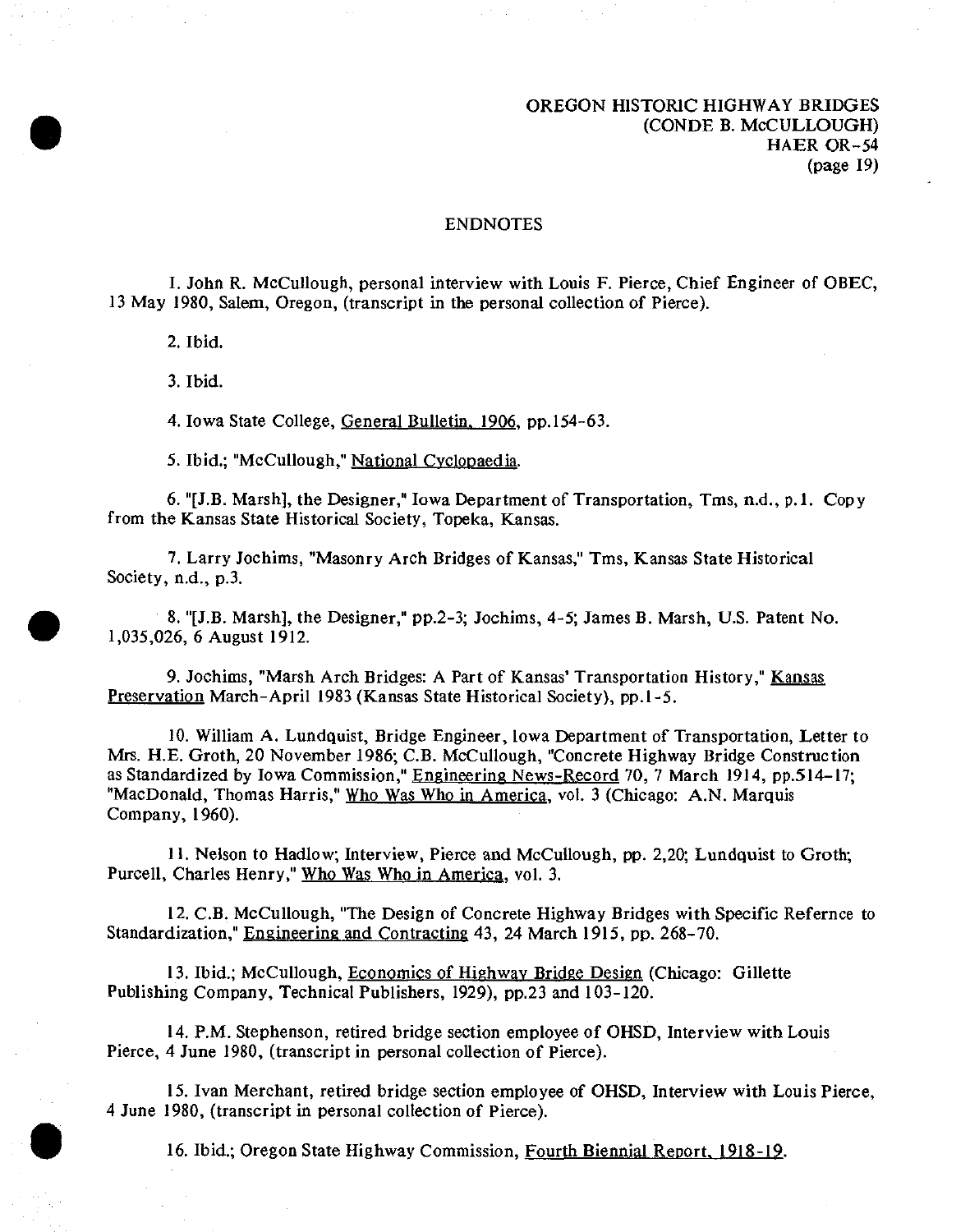17. Oregon Journal. 26 January 1913, p.12; Ronald Fahl, "Samuel Christopher Lancaster and the Columbia River Highway: Engineer as Conservationist," Oregon Historical Quarterly 74, June 1973, pp.104-106; Samuel Hill, "Poor Roads are the Costly Highways, Not Good Ones," Portland Oregon Sunday Journal. 1913.

18. Fahl, p.114; Oregon State Highway Commission, First Annual Report. 1914. p.i.

19. Oregon State Highway Commission, Fourth Biennial Report. 1919-1920. p.49.

20. Federal Writer's Project, Oregon: End of the Trail (Portland: Binsford and Mort, 1940), p.xxiii.

21. C.B. McCuIlough, Economics of Highway Bridge Types (Chicago: Gillette Publishing Company, 1929), p.3.

22. Ibid., pp.67-69.

23. Ibid., p.22; see also HAER OR-29, Rock Point Arch Bridge.

24. Ibid., p.105.

25. See also HAER OR-33, Winchester Bridge.

26. Carl Price Richards, "Design and Construction of the Bridges," Souvenir Program: Oregon Citv—West Linn Bridge. 12 September 1982.

27. C.B. McCuIlough, "Large Steel Arch Ribs Encased in Gunite," Engineering News-Record 88, 8 June 1922, p.942; McCullough, "Old Suspension Bridge Used in Erecting New Arch," Engineering News-Record 89, 2 November 1922, p.733.

28. C.B. McCuIlough, Letter to J.C. Ainsworth, 23 November 1922, (copy in the personal collection of Ray Allen, Portland, Oregon).

29. McCuIlough, Economics of Highway Bridge Types, pp.iii-iv.

30. Historic American Highways (Washington, DC: American Association of Highway Officials, 1953), p.lll; Federal Writer's Program, p.363.

31. See also HAER OR-38, Depoe Bay Bridge.

32. See various letters, Folder 8-PF1, RG-H4, 76A-90/3, Oregon State Archives; Robert Withrow, Editor, Curry County Reporter (Gold Beach, Oregon), letter to H.B. Van Duzer, Oregon State Highway Commission, 15 December 1928, Folder 8-4, RG-H4, 76A-90/3, Oregon State Archives; Oregon State highway Commission, Twelfth Biennial Report. 1934-35. p.l 15.

33. "Preliminary Estimate [1927]," RG-H4, 76A-90/3, Folder 8-4, Oregon State Archives; Betty Van Leer, "Spanning the Mighty Rogue—How the Bridge Was Built," Supplement to the Currv County Reporter (Gold Beach, Oregon), 26 May 1982, pp.7-9.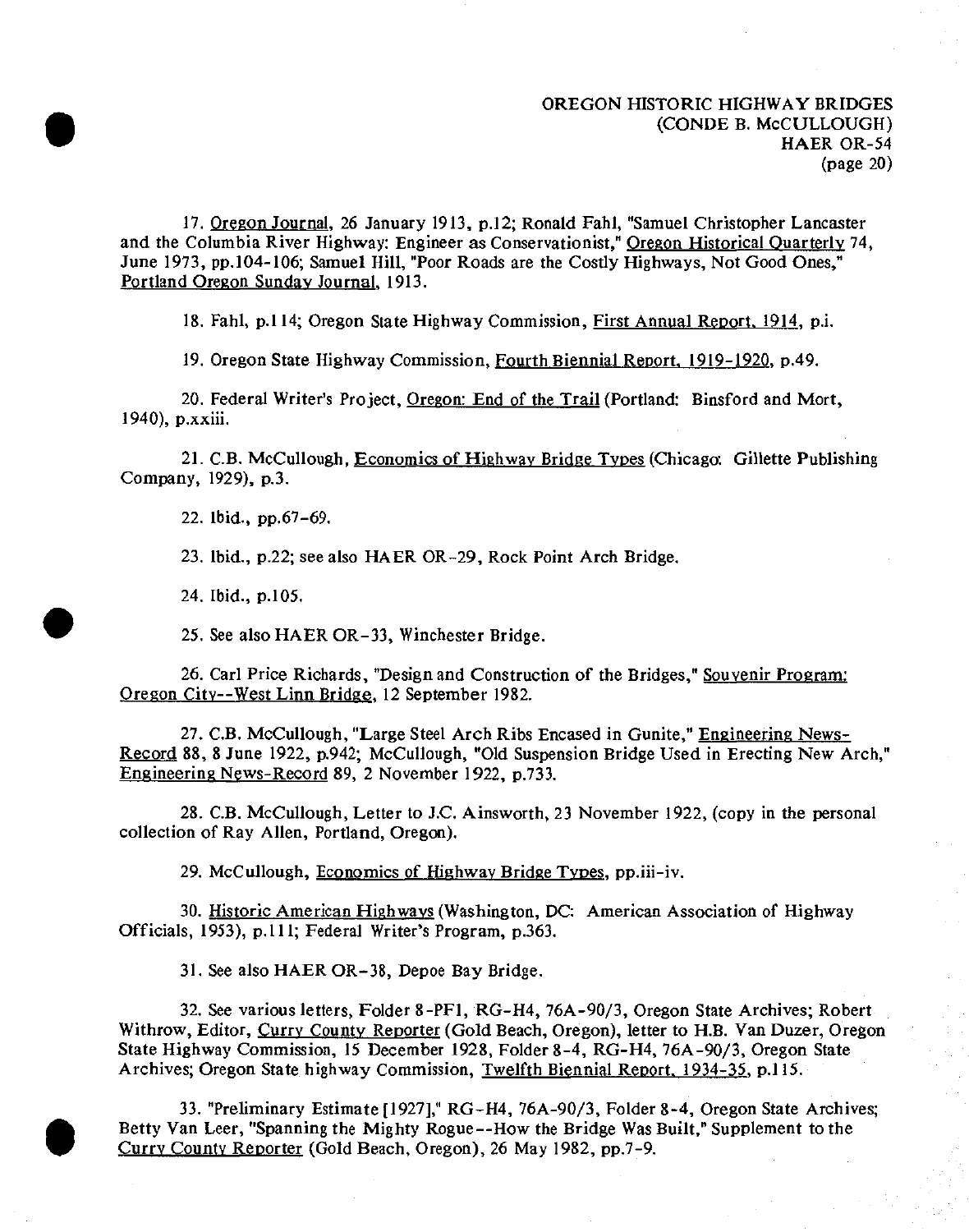34. Albin L. Gemeny and C.B. McCullough, Application of Frevssinet Method of Concrete Arch Construction to the Rogue River Bridge in Oregon (Salem: Oregon State Highway Commission, 1933), p.2; See also HAER OR-38, Bridge at Mouth of Rogue River.

35. Ivan Merchant, Interview with Robert W. Hadlow and Richard L. Koochagian, 16 August 1990, (on tape at Oregon Department of Transportation, Environmental Section).

36. Ibid.; Gemeny and McCullough.

37. David Plowden, Bridges: The Spans of North America (New York: Viking Press, 1974), p.319; Merchant, Interview with Hadlow and Koochagian, 16 August 1990.

38. Oregon Department of Transportation, Bridge Section Job Records, "Wilson River Bridge, No. 1499."

39. Dwight A. Smith, James B, Norman and Pieter T. Dykman, Historic Highway Bridges of Oregon, second edition (Portland: Oregon Historical Society Press, 1989), p.108.

40. Conde B. McCullough and Edward S. Thayer, Elastic Arch Bridges (New York: John Wiley and Sons, 1931), pp.155-93 and 330-35.

41. Smith, Norman and Dykman, p.109; "McCullough Says Bridge Projects Peak In Career," Coos Bav Times (Marshfield and North Bend, Oregon), <sup>1</sup> June 1936.

42. Stephenson, Interview with Pierce, 4 June 1980.

43. Ed W. Miller, "Spanning the Depression," The Oregon Motorist. May 1936, p.12.

44. "History of Coast Bridge Program is Interesting," Coos Bay Harbor (North Bend, Oregon), 28 May 1936, p.l; Miller, "Spanning the Depression," p.12; "Years of Planning for Coast Bridges Bear Fruit in Series of Dedications," Coos Bav Times (Marshfield and North Bend, Oregon), 1 June 1936, p.2; Steve Neal, McNary of Oregon: A Political Biography (Portland: Western Imprints, Oregon Historical Society Press, 1985), pp. 136-37.

45. Merchant, Interview with Pierce, 4 June 1980.

46. "Lumbermen to Meet to Protest Concrete for 5 Coast Bridges," Sentinel (Cottage Grove, Oregon), 7 July 1933; "North Bend Backs Bridge Engineers," Harbor (North Bend, Oregon), 6 July 1933; "Squabble Over Lumber Ties Up 5 Bridges," Journal (Portland, Oregon), 9 July 1933; "Want Bridges Built of Wood," Harbor (North Bend, Oregon), 6 July 1933; Charles L. McNary, U.S. Senate Minority Leader, Letter to Colonel G.R. Spaulding, PWA, 13 June 1933, (Oregon Department of Transportation files).

47. "Siuslaw Span Part of \$25,000,000 Road Investment," The Register-Guard (Eugene, Oregon), 17 May 1936, p.4.